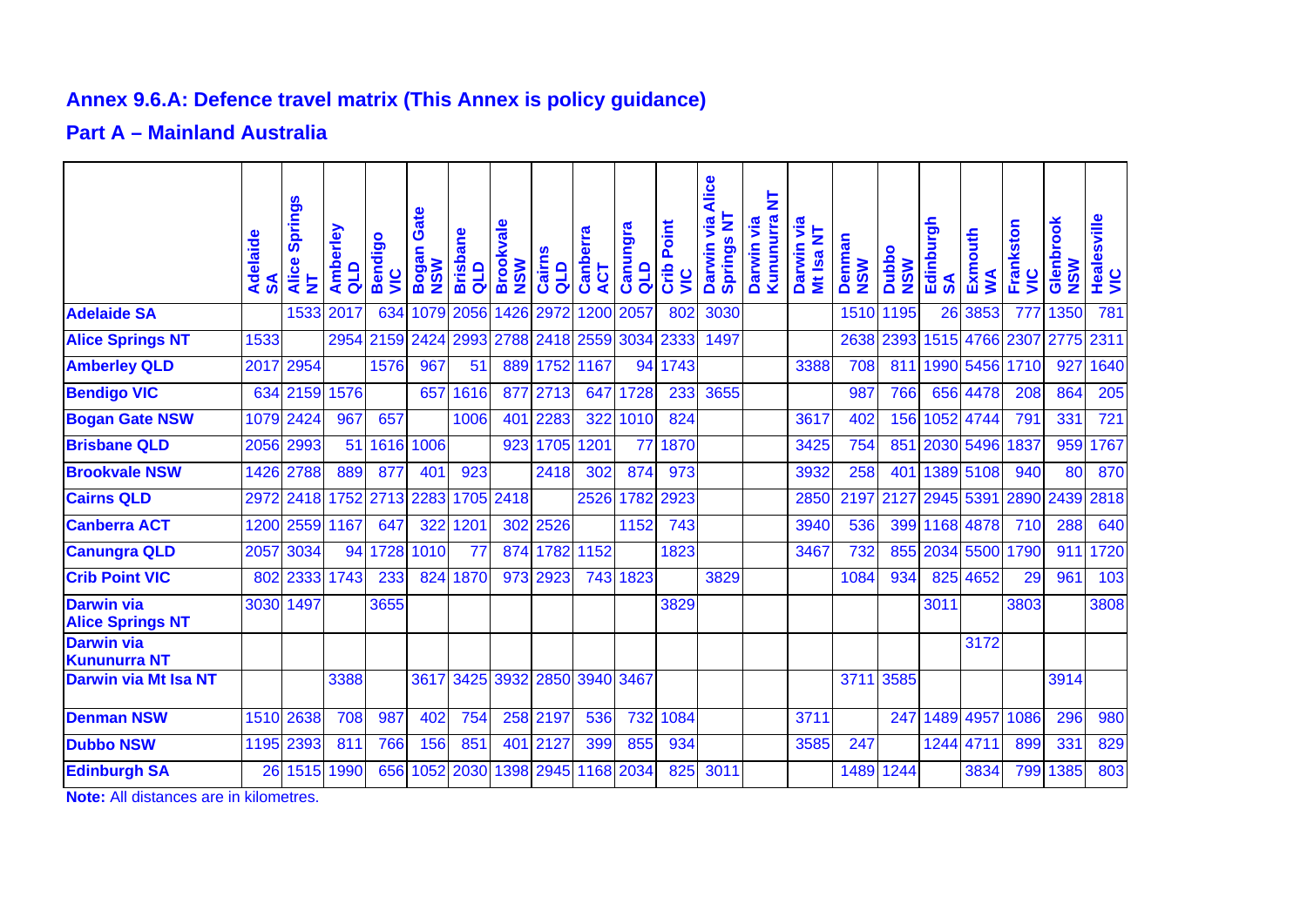|                                                 | Adelaide<br>$\boldsymbol{\mathsf{s}}$ | <b>Springs</b><br>Alice<br>$\overline{\mathsf{z}}$ | Amberley<br>QLD | Bendigo<br><u>SN</u> | Gate<br>Bogan<br><b>NSW</b> | <b>Brisbane</b><br>qLD | <b>Brookvale</b><br><b>NSW</b> | Cairns<br>alD                 | Canberra<br>5<br>∢ | <b>Canungra</b><br>qua | Point<br>Crib<br><u>ую</u> | Alice<br>₹<br>Darwin via<br>Springs | 눈<br>Kununurra<br>Darwin via | ja<br>Ξ<br><b>Darwin</b><br><b>Mt Isa</b> | Denman<br><b>NSW</b> | <b>Dubbo</b><br><b>NSW</b> | Edinburgh<br>$\mathbf{S}$ | Exmouth<br>S   | Frankston<br><u>ی</u><br>ح | Glenbrook<br><b>NSW</b> | Healesville<br>VIC |
|-------------------------------------------------|---------------------------------------|----------------------------------------------------|-----------------|----------------------|-----------------------------|------------------------|--------------------------------|-------------------------------|--------------------|------------------------|----------------------------|-------------------------------------|------------------------------|-------------------------------------------|----------------------|----------------------------|---------------------------|----------------|----------------------------|-------------------------|--------------------|
| <b>Exmouth WA</b>                               | 3853                                  | 4766                                               | 5456            | 4478                 | 4744                        | 5496                   | 5108                           | 5391                          | 4878               | 5500                   | 4652                       |                                     | 3172                         |                                           | 4957                 | 4711                       | 3834                      |                | 4626                       | 5095                    | 4631               |
| <b>Frankston VIC</b>                            | 777                                   | 2307                                               | 1710            | 208                  | 791                         | 1837                   | 940                            | 2890                          | 710                | 1790                   | 29                         | 3803                                |                              |                                           | 1086                 | 899                        |                           | 799 4626       |                            | 929                     | 80                 |
| <b>Glenbrook NSW</b>                            | 1350                                  | 2775                                               | 927             | 864                  | 331                         | 959                    | 80                             | 2439                          | 288                | 911                    | 961                        |                                     |                              | 3914                                      | 296                  | 331                        |                           | 1385 5095      | 929                        |                         | 858                |
| <b>Healesville VIC</b>                          | 781                                   | 2311                                               | 1640            | 205                  | 721                         | 1767                   | 80                             | 2818                          | 640                | 1720                   | 103                        | 3808                                |                              |                                           | 980                  | 829                        |                           | 803 4631       | 80                         | 858                     |                    |
| <b>Innisfail QLD</b>                            | 2883                                  | 2330                                               | 1663            | 2625                 | 2193                        | 1616                   | 2328                           | 88                            | 2437               | 1694                   | 2835                       |                                     |                              | 2761                                      | 2108                 | 2038                       |                           | 2856 5303 2803 |                            | 2351                    | 3555               |
| <b>Jervis Bay ACT</b>                           | 1364 2727                             |                                                    | 1080            | 829                  | 504                         | 1096                   | 199                            | 2606                          | 253                | 1062                   | 913                        |                                     |                              | 4109                                      | 500                  | 562                        |                           | 1350 5060      | 852                        | 216                     | 820                |
| <b>Kalgoorlie WA</b>                            |                                       | 2160 3073                                          | 3763 2785       |                      | 3051                        | 3803                   | 3415                           |                               | 4719 3185          | 3807                   | 2959                       |                                     | 3983                         |                                           | 3264                 | 2980                       |                           | 2141 1752      | 2935                       | 3403                    | 2938               |
| <b>Katherine via</b><br><b>Alice Springs NT</b> | 2714 1181                             |                                                    |                 | 3339                 |                             |                        |                                |                               |                    |                        | 3513                       |                                     |                              | 321                                       |                      |                            | 2695                      |                | 3489                       |                         | 3492               |
| <b>Katherine via</b><br><b>Kununurra NT</b>     |                                       |                                                    |                 |                      |                             |                        |                                |                               |                    |                        |                            |                                     |                              |                                           |                      |                            |                           | 2858           |                            |                         |                    |
| <b>Katherine via</b><br><b>Mt Isa NT</b>        |                                       |                                                    | 3072            |                      |                             |                        |                                | 3301 3109 3615 2534 3625 3151 |                    |                        |                            |                                     |                              |                                           |                      | 3395 3018                  |                           |                |                            | 3598                    |                    |
| <b>Kingswood NSW</b>                            |                                       | 1367 2766                                          | 917             | 855                  | 344                         | 949                    | 71                             | 2452                          | 283                | 902                    | 952                        |                                     |                              | 3927                                      | 232                  | 344                        |                           | 1376 5085      | 920                        | 14                      | 845                |
| <b>Laverton VIC</b>                             |                                       | 717 2248                                           | 1668            | 154                  | 749                         | 1795                   | 898                            | 2847                          | 667                | 1747                   | 99                         | 3744                                |                              |                                           | 1008                 | 857                        |                           | 739 4567       | 59                         | 885                     | 86                 |
| <b>Learmonth WA</b>                             |                                       | 3816 4729                                          | 5420            | 4442                 | 4708                        | 5460                   | 5072                           | 5354                          | 4841               | 5464                   | 4616                       |                                     | 3136                         |                                           | 4921                 | 4675                       | 3798                      | 38             | 4592                       | 5059                    | 4595               |
| <b>Lithgow NSW</b>                              | 1236                                  | 2644                                               | 928             | 826                  | 254                         | 1023                   | 144                            | 2361                          | 283                | 976                    | 923                        |                                     |                              | 3837                                      | 222                  | 253                        |                           | 1245 4954      | 891                        | 82                      | 816                |
| <b>Liverpool NSW</b>                            |                                       | 1341 2740                                          | 900             | 826                  | 374                         | 933                    | 55                             | 2429                          | 253                | 885                    | 926                        |                                     |                              | 3957                                      | 270                  | 373                        |                           | 1350 5059      | 894                        | 44                      | 820                |
| <b>Melbourne VIC</b>                            |                                       | 726 2257                                           | 1661            | 152                  | 742                         | 1789                   | 891                            | 2841                          | 661                | 1741                   | 81                         | 3753                                |                              |                                           | 1001                 | 850                        |                           | 748 4576       | 42                         | 879                     | 64                 |
| <b>Mt Isa QLD</b>                               | 2889                                  | 1169                                               | 1787            |                      | 2209 2016                   | 1824                   | 2330                           | 1249                          | 2339               | 1866                   | 2701                       |                                     |                              | 1601                                      | 2110                 | 1983                       |                           | 1856 4143 2669 |                            | 2313 2596               |                    |
| <b>Newcastle NSW</b>                            | 1525                                  | 277                                                | 750             | 1013                 | 541                         | 782                    | 159                            | 2295                          | 437                | 735                    | 1110                       |                                     |                              | 4160                                      | 136                  | 380                        |                           |                | 1533 5090 1078             | 197                     | 1004               |
| <b>Nowra NSW</b>                                |                                       | 1305 2704                                          | 1040            | 792                  | 467                         | 1073                   | 175                            | 2569                          | 216                | 1025                   | 889                        |                                     |                              | 4085                                      | 409                  | 525                        |                           | 1314 5023      | 857                        | 195                     | 783                |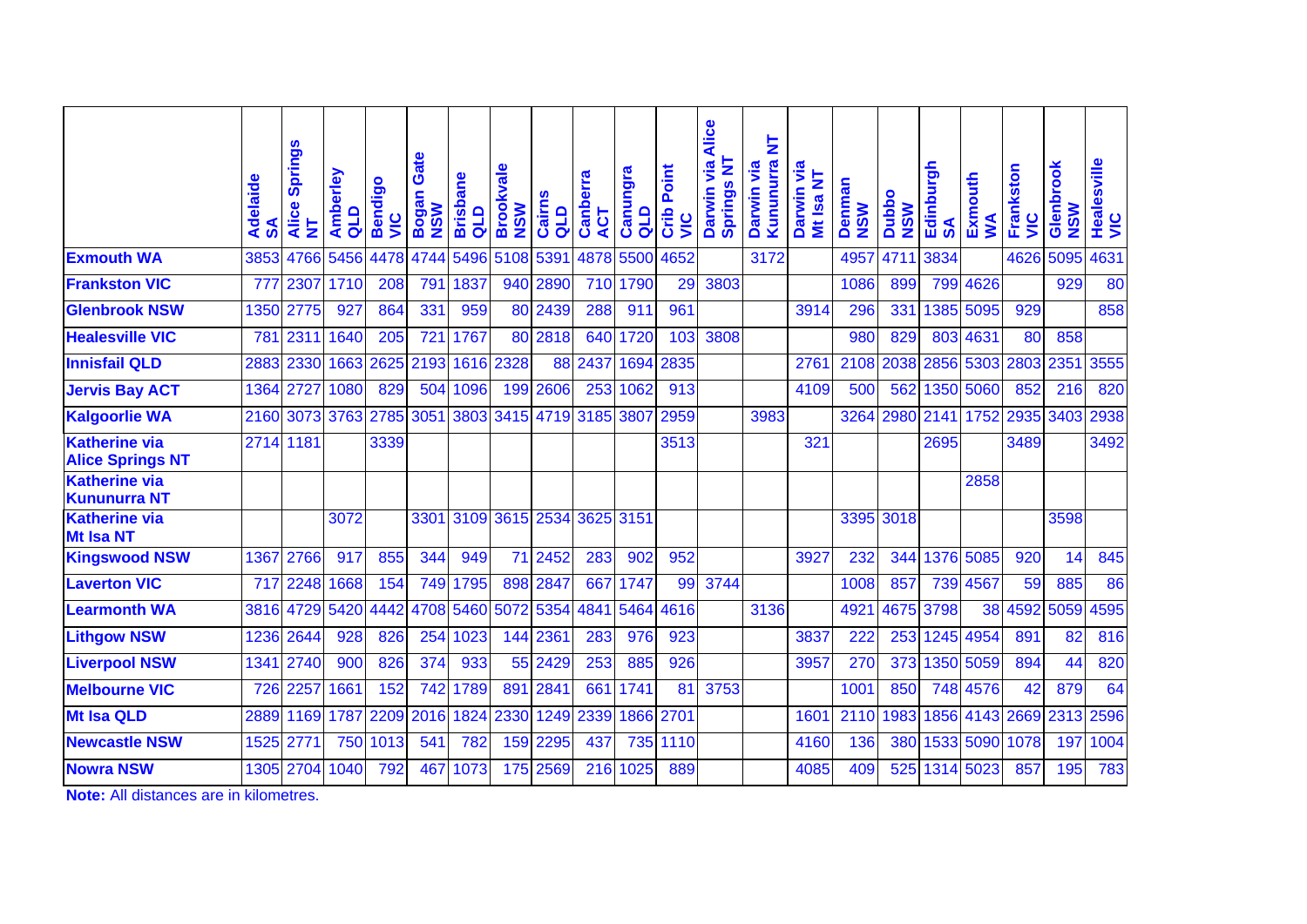|                            | Adelaide<br>SA | <b>Springs</b><br>Alice<br>₹ | Amberley<br>quo | <b>Bendigo</b><br><b>SIN</b> | Gate<br>Bogan<br><b>NSW</b> | <b>Brisbane</b><br>quo | <b>Brookvale</b><br><b>NSW</b> | <b>Cairns</b><br>QLD | Canberra<br>ACT | Canungra<br>$\frac{d}{d}$ | Point<br>Crib<br><u>يا</u> | <b>Alice</b><br><b>Springs NT</b><br>$\overline{\mathbf{v}}$<br><b>Darwin</b> | 눌<br>Kununurra<br>Darwin via | $\overline{\mathsf{z}}$<br>$\overline{\mathsf{z}}$<br><b>Darwin</b><br><b>Mt Isa</b> | Denman<br><b>NSW</b> | <b>Dubbo</b><br><b>NSW</b> | Edinburgh<br>వ్ | Exmouth<br>≸ | Frankston<br>$\frac{\mathbf{c}}{\mathbf{c}}$ | Glenbrook<br><b>NSW</b> | Healesville<br>VIC |
|----------------------------|----------------|------------------------------|-----------------|------------------------------|-----------------------------|------------------------|--------------------------------|----------------------|-----------------|---------------------------|----------------------------|-------------------------------------------------------------------------------|------------------------------|--------------------------------------------------------------------------------------|----------------------|----------------------------|-----------------|--------------|----------------------------------------------|-------------------------|--------------------|
| <b>Oakey QLD</b>           | 1929           | 2839                         | 118             | 1492                         | 883                         | 155                    | 886                            | 1684                 | 1167            | 197                       | 1660                       |                                                                               |                              | 3270                                                                                 | 706                  | 727                        | 1905            | 5372         | 1628                                         | 925                     | 1554               |
| <b>Penrith NSW</b>         | 1372           | 277'                         | 922             | 860                          | 337                         | 955                    | 76                             | 2444                 | 284             | 907                       | 957                        |                                                                               |                              | 3920                                                                                 | 231                  | 336                        | 1381            | 5047         | 925                                          | 10                      | 851                |
| <b>Perth WA</b>            | 2695           | 3608                         | 4299            | 3320                         | 3587                        | 4339                   | 3951                           | 5254                 | 3720            | 4343                      | 3495                       |                                                                               | 4041                         |                                                                                      | 3800                 | 3554                       | 2677            | 1268         | 3471                                         | 3938                    | 3473               |
| <b>Point Cook VIC</b>      | 723            | 2253                         | 1677            | 163                          | 757                         | 1804                   | 906                            | 2856                 |                 | 676 1756                  | 104                        | 3750                                                                          |                              |                                                                                      | 1016                 | 865                        | 745             | 4572         | 65                                           | 894                     | 92                 |
| <b>Port Augusta SA</b>     | 309            | 1226                         | 1912            | 934                          | 1200                        | 1952                   | 1564                           | 2868                 | 1334            | 1956                      | 1109                       | 2722                                                                          |                              |                                                                                      | 1413                 | 1167                       |                 | 290 3545     | 1084                                         | 1552                    | 1087               |
| <b>Port Pirie SA</b>       | 227            | 1316                         | 1892            | 852                          | 1135                        | 1932                   | 1482                           | 2848                 | 1251            | 1936                      | 1026                       | 2813                                                                          |                              |                                                                                      | 1393                 | 1147                       |                 | 208 3636     | 1002                                         | 1469                    | 1005               |
| <b>Portsea VIC</b>         | 833            | 2363                         | 1766            | 264                          | 847                         | 1893                   | 996                            | 2946                 | 766             | 1846                      | 51                         | 3859                                                                          |                              |                                                                                      | 1106                 | 955                        | 855             | 4682         | 58                                           | 984                     | 133                |
| <b>Puckapunyal VIC</b>     | 724            | 2248                         | 1564            | 90                           | 644                         | 1691                   |                                | 793 2723             | 563             | 1643                      | 197                        | 3745                                                                          |                              |                                                                                      | 903                  | 752                        |                 | 746 4568     | 165                                          | 781                     | 117                |
| <b>Quakers Hill NSW</b>    |                | 1365 2764                    | 893             | 853                          | 355                         | 926                    | 47                             | 2423                 | 276             | 878                       | 950                        |                                                                               |                              | 3937                                                                                 | 263                  | 354                        |                 | 1374 5083    | 917                                          | 37                      | 843                |
| <b>Queenscliff VIC</b>     |                | 735 2266                     | 1755            | 220                          | 836                         | 1882                   | 985                            | 2420                 | 754             | 1835                      | 59                         | 3762                                                                          |                              |                                                                                      | 1095                 | 944                        | 757             | 4585         | 158                                          | 972                     | 170                |
| <b>RAAF Base Pearce WA</b> | 2701           | 3614                         | 4305            | 3326                         | 3592                        | 4344                   | 3956                           | 5260                 | 3725            | 4348                      | 3501                       |                                                                               | 3984                         |                                                                                      | 3805                 | 3559                       | 2682            |              | 1216 3476                                    | 3943                    | 3479               |
| <b>Regents Park NSW</b>    |                | 1356 2755                    | 892             | 844                          | 380                         | 924                    | 36                             | 2421                 | 268             | 876                       | 941                        |                                                                               |                              | 3963                                                                                 | 261                  | 380                        |                 | 1365 5074    | 909                                          | 50                      | 835                |
| <b>Richmond NSW</b>        |                | 1350 2723                    | 913             | 866                          | 332                         | 945                    | 67                             | 2440                 | 290             | 898                       | 963                        |                                                                               |                              | 3915                                                                                 | 214                  | 332                        | 1387            | 5042         | 931                                          | 31                      | 857                |
| <b>Rockhampton QLD</b>     | 2374           | 2502                         | 683             | 1937                         | 1327                        | 636                    | 1416                           | 1069                 | 1571            | 714                       | 2105                       |                                                                               |                              | 2934                                                                                 | 1196                 | 1172                       | 2307            | 5476 2073    |                                              | 1455                    | 1999               |
| <b>Rockingham WA</b>       | 2735           | 3648                         | 4339            | 3360                         | 3626                        | 4378                   | 3990                           | 5294                 | 3760            | 4382                      | 3535                       |                                                                               | 4072                         |                                                                                      | 3839                 | 3593                       | 2716            | 1303         | 3511                                         | 3978                    | 3513               |
| <b>Sale VIC</b>            | 936            | 2466                         | 1683            | 367                          | 845                         | 1716                   | 818                            | 3049                 | 520             | 1668                      | 205                        | 3963                                                                          |                              |                                                                                      | 1053                 | 922                        |                 | 958 4786     | 199                                          | 806                     | 208                |
| <b>Singleton NSW</b>       | 1565           | 2704                         | 729             | 1053                         | 468                         | 776                    | 198                            | 2218                 | 477             | 753                       | 1150                       |                                                                               |                              | 3732                                                                                 | 68                   | 313                        |                 | 1574 5024    | 1118                                         | 237                     | 1044               |
| <b>Sydney NSW</b>          | 1375           | 2774                         | 891             | 862                          | 394                         | 923                    | 17                             | 2420                 | 286             | 875                       | 959                        |                                                                               |                              | 3934                                                                                 | 260                  | 394                        |                 | 1383 5093    | 927                                          | 61                      | 853                |
| <b>Tamworth NSW</b>        | 1543           | 2666                         | 527             | 1106                         | 496                         | 573                    | 403                            | 2027                 | 681             | 551                       | 1354                       |                                                                               |                              | 3581                                                                                 | 184                  | 340                        |                 | 1519 4985    | 1218                                         | 441                     | 1248               |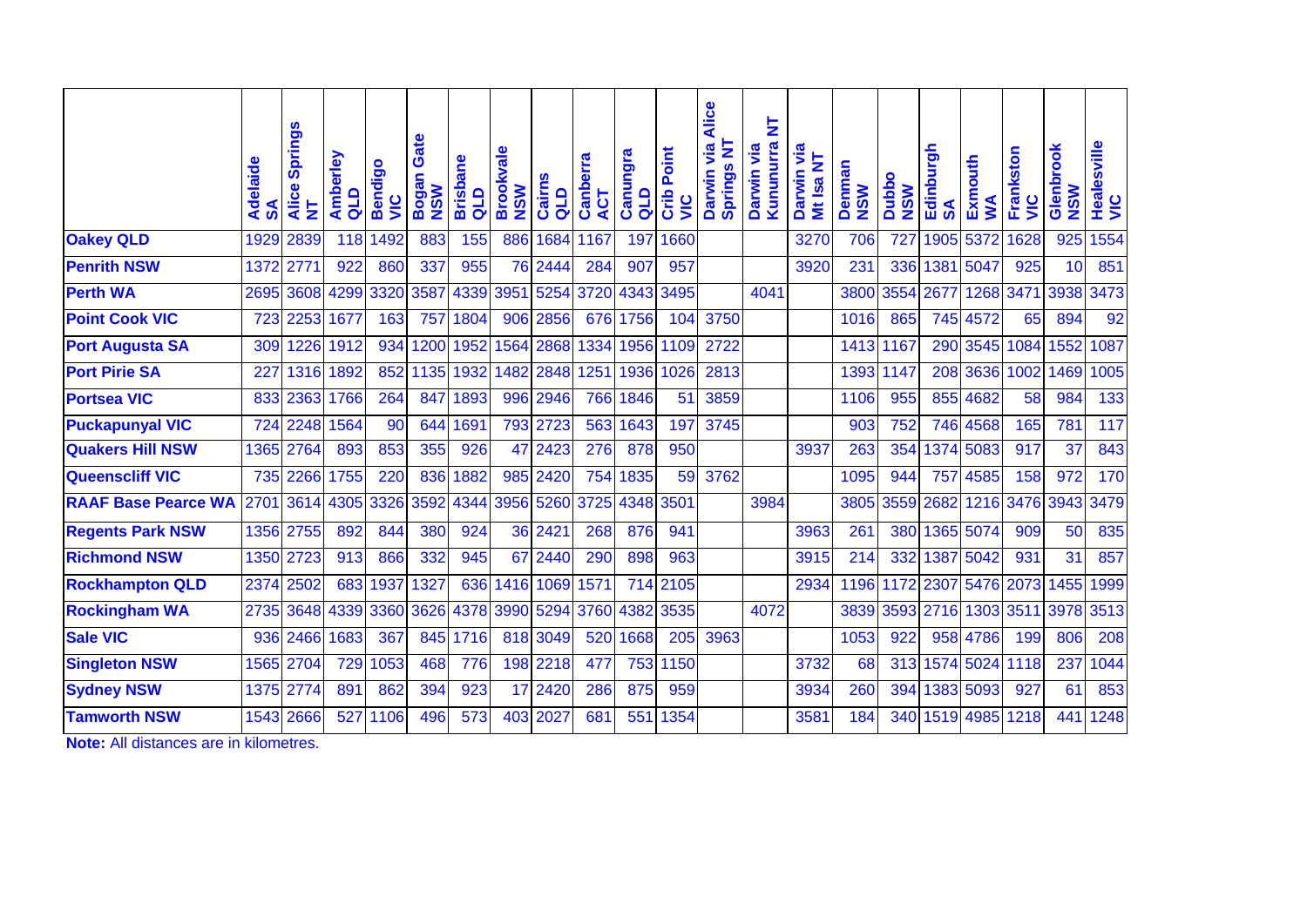|                        | Adelaide<br>SA | <b>Springs</b><br><b>Alice</b><br>툳 | rley<br>Amb<br>QLD | Bendigo<br>$rac{c}{\sqrt{c}}$                     | ate<br><b>NSM</b> | <b>Brisbane</b><br>qup | kvale<br><b>NSW</b><br><b>Broo</b> | Cairns<br>qup       | erra<br>Canb<br>ACT | ဇူ<br>ටා<br>Canu<br>QLD | oint<br>$\mathbf{a}$<br>Crib<br>SIN | Alice<br>₹<br>yia<br><b>Darwin</b><br><b>Springs</b> | ₹<br><u>ia</u><br><b>Darwin</b><br>Kunun | ႜၟႝ<br>툳<br>Darwin<br><b>Mt Isa</b> | enman<br><b>NSW</b> | <b>Dubbo</b><br><b>NSW</b> | urgh<br>Edinby<br>$\mathbf{S}$ | Exmouth<br>WA | Frankston<br><b>SIN</b>       | Glenbrook<br><b>NSW</b> | Healesville<br>VIC |
|------------------------|----------------|-------------------------------------|--------------------|---------------------------------------------------|-------------------|------------------------|------------------------------------|---------------------|---------------------|-------------------------|-------------------------------------|------------------------------------------------------|------------------------------------------|-------------------------------------|---------------------|----------------------------|--------------------------------|---------------|-------------------------------|-------------------------|--------------------|
| <b>TASMANIA</b>        |                |                                     |                    |                                                   |                   |                        |                                    |                     |                     |                         | <b>See Part B</b>                   |                                                      |                                          |                                     |                     |                            |                                |               |                               |                         |                    |
| <b>Toowoomba QLD</b>   | 1929           | 2869                                | 89                 | 1492                                              | 882               | 125                    | 859                                |                     | 1712 1137           | 167                     | 1660                                |                                                      |                                          | 3300                                | 679                 | 727                        |                                | 1905 5371     | 1628                          | 897                     | 1554               |
| <b>Townsville QLD</b>  | 2627           | 2074                                | 1405               | 2369                                              | 1937              |                        | 1358 2073                          |                     | 347 2181            |                         | 1435 2580                           |                                                      |                                          | 2506                                | 1853                |                            |                                |               | 1782 2600 5047 2547 2095 2474 |                         |                    |
| <b>Wagga Wagga NSW</b> | 917            | 2316                                | 1215               | 437                                               | 296               | 1255                   | 475                                | 2531                | 244                 | 1259                    | 534                                 | 3813                                                 |                                          |                                     | 545                 | 404                        | 926                            | 4636          | 502                           | 462                     | 428                |
| <b>Wallangarra QLD</b> | 1861           | 3047                                | 209                | 1534                                              | 815               | 255                    | 679                                | 1891                | 958                 |                         | 252 1631                            |                                                      |                                          | 3470                                | 499                 | 659                        |                                | 1837 5304     | 1599                          |                         | 718 1524           |
| <b>Williamtown NSW</b> | 1541           | 2776                                | 726                | 1027                                              | 540               | 759                    |                                    | 173 2301            | 450                 |                         | 711 1124                            |                                                      |                                          | 3815                                | 141                 | 386                        |                                | 1548 5096     | 1092                          |                         | 212 1018           |
| <b>Wodonga VIC</b>     | 908            | 2377                                | 1314               | 306                                               | 425               | 1471                   |                                    | 574 2661            | 344                 | 1388                    | 403                                 | 3874                                                 |                                          |                                     | 684                 | 533                        |                                | 987 4696      | 371                           | 562                     | 297                |
| <b>Woodside SA</b>     | 36             |                                     | 1561 2017          |                                                   |                   | 618 1058 2057          |                                    | 1405 2973 1143 2036 |                     |                         | 787                                 | 3057                                                 |                                          |                                     | 1427                | 1181                       |                                | 52 3880       | 763                           | 1328                    | 765                |
| <b>Woomera SA</b>      | 489            |                                     |                    | 1060 2092 1147 1380 2132 1744 3932 1514 2136 1288 |                   |                        |                                    |                     |                     |                         |                                     | 2557                                                 |                                          |                                     | 1593                | 1347                       |                                | 492 3721      |                               | 1264 1732               | 1267               |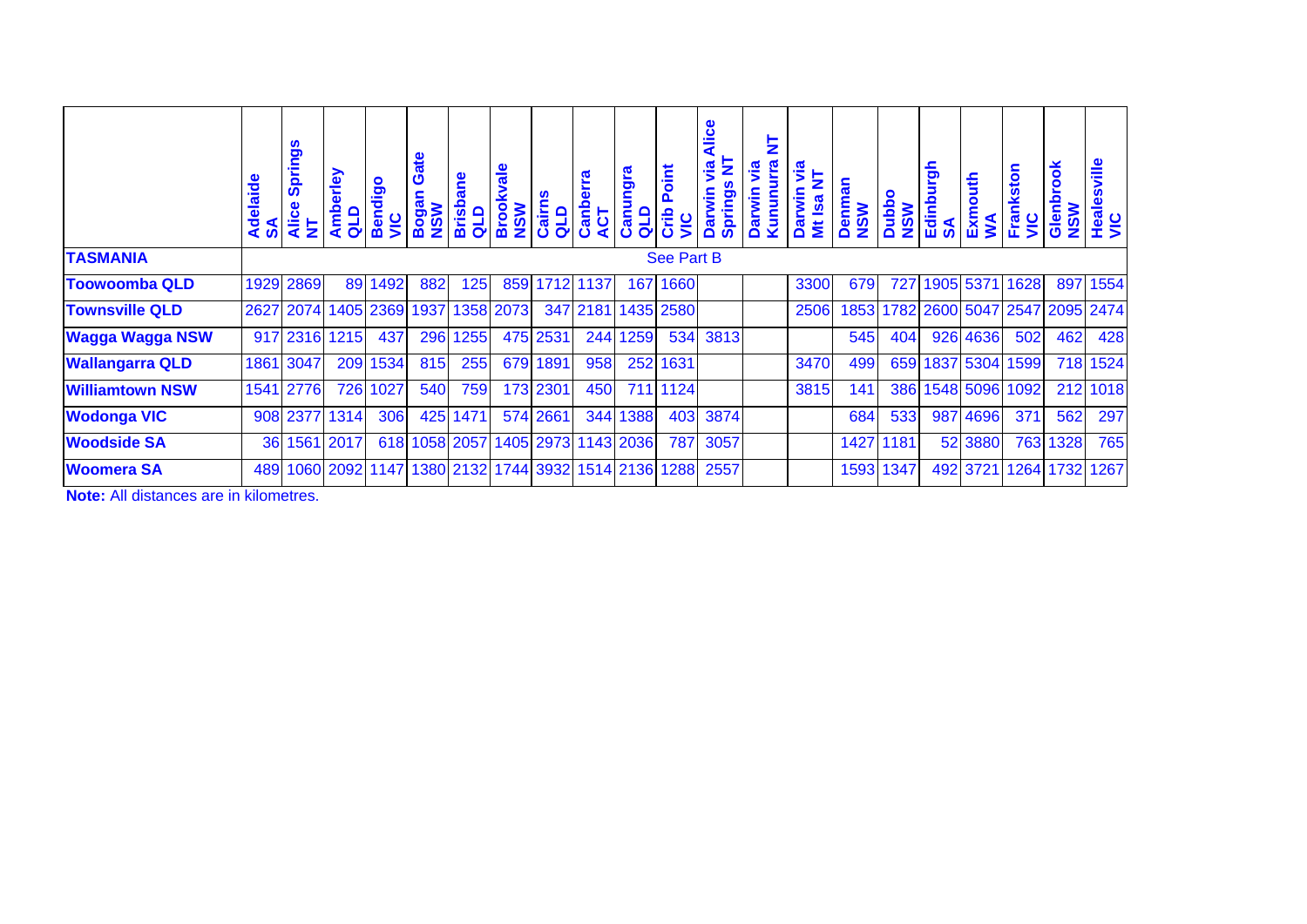|                                                     | Innisfail<br>qup | Bay<br>Jervis<br>ACT | Kalgoorlie<br>Š | Katherine via Alice<br><b>Springs NT</b> | Kununurra NT<br>yia<br>Katherine | yia<br>Katherine<br>Mt Isa NT | Kingswood<br><b>NSW</b> | Laverton<br><u>Si</u> | Learmonth<br>$\mathbf{S}$ | Lithgow<br><b>NSW</b> | Liverpool<br><b>NSW</b> | <b>Melbourne</b><br>$rac{c}{\sqrt{2}}$ | <b>Mt Isa</b><br>qup | Newcastle<br><b>NSW</b> | Nowra<br><b>NSW</b> | <b>Oakey</b><br>q <sub>1</sub> | Penrith<br><b>NSW</b> | Perth<br><b>NW</b> | <b>Cook</b><br>Point<br><b>SIN</b> | Augusta<br>Port<br>SA | Pirie<br>Port<br>SA |
|-----------------------------------------------------|------------------|----------------------|-----------------|------------------------------------------|----------------------------------|-------------------------------|-------------------------|-----------------------|---------------------------|-----------------------|-------------------------|----------------------------------------|----------------------|-------------------------|---------------------|--------------------------------|-----------------------|--------------------|------------------------------------|-----------------------|---------------------|
| <b>Adelaide SA</b>                                  | 2883             | 1364                 | 2160            | 2714                                     |                                  |                               | 1367                    | 717                   | 3816                      | 1236                  | 1341                    | 726                                    | 2889                 | 1525                    | 1305                | 1929                           | 1372                  | 2695               | 723                                | 309                   | 227                 |
| <b>Alice Springs NT</b>                             | 2330             | 2727                 | 3073            | 1181                                     |                                  |                               | 2766                    | 2248                  | 4729                      | 2644                  | 2740                    | 2257                                   | 1169                 | 2771                    | 2704                | 2839                           | $\overline{277}$      | 3608               | 2253                               | 1226                  | 1316                |
| <b>Amberley QLD</b>                                 | 1663             | 1080                 | 3763            |                                          |                                  | 3072                          | 917                     | 1668                  | 5420                      | 928                   | 900                     | 1661                                   | 1787                 | 750                     | 1040                | 118                            | 922                   | 4299               | 1677                               | 1912                  | 1892                |
| <b>Bendigo VIC</b>                                  | 2625             | 829                  | 2785            | 3339                                     |                                  |                               | 855                     | 154                   | 4442                      | 826                   | 826                     | 152                                    | 2209                 | 1013                    | 792                 | 1492                           | 860                   | 3320               | 163                                | 934                   | 852                 |
| <b>Bogan Gate NSW</b>                               | 2193             | 504                  | 3051            |                                          |                                  | 3301                          | 344                     | 749                   | 4708                      | 254                   | 374                     | 742                                    | 2016                 | 541                     | 467                 | 883                            | 337                   | 3587               | 757                                | 1200                  | 1135                |
| <b>Brisbane QLD</b>                                 | 1616             | 1096                 | 3803            |                                          |                                  | 3109                          | 949                     | 1795                  | 5460                      | 1023                  | 935                     | 1789                                   | 1824                 | 782                     | 1073                | 155                            | 955                   | 4339               | 1804                               | 1952                  | 1932                |
| <b>Brookvale NSW</b>                                | 2328             | 199                  | 3415            |                                          |                                  | 3615                          | 71                      | 898                   | 5072                      | 144                   | 55                      | 891                                    | 2330                 | 159                     | 175                 | 886                            | 76                    | 3951               | 906                                | 1564                  | 1482                |
| <b>Cairns QLD</b>                                   | 88               | 2606                 | 4719            |                                          |                                  | 2534                          | 2452                    | 2847                  | 5354                      | 2361                  | 2429                    | 2841                                   | 1249                 | 2295                    | 2569                | 1684                           | 2444                  | 5254               | 2856                               | 2868                  | 2848                |
| <b>Canberra ACT</b>                                 | 2437             | 253                  | 3185            |                                          |                                  | 3625                          | 283                     | 667                   | 4841                      | 283                   | 253                     | 661                                    | 2339                 | 437                     | 216                 | 1167                           | 284                   | 3720               | 676                                | 1334                  | 1251                |
| <b>Canungra QLD</b>                                 | 1694             | 1062                 | 3807            |                                          |                                  | 3151                          | 902                     | 1747                  | 5464                      | 976                   | 885                     | 1741                                   | 1866                 | 735                     | 1025                | 197                            | 907                   | 4343               | 1756                               | 1956                  | 1936                |
| <b>Crib Point VIC</b>                               | 2835             | 913                  | 2959            | 3513                                     |                                  |                               | 952                     | 99                    | 4616                      | 923                   | 926                     | 81                                     | 2701                 | 1110                    | 889                 | 1660                           | 957                   | 3495               | 104                                | 1109                  | 1026                |
| <b>Darwin via</b><br><b>Alice Springs NT</b>        |                  |                      |                 |                                          |                                  |                               |                         | 3744                  |                           |                       |                         | 3753                                   |                      |                         |                     |                                |                       |                    | 3750                               | 2722                  | 2813                |
| <b>Darwin via</b><br><b>Kununurra NT</b>            |                  |                      | 3983            |                                          |                                  |                               |                         |                       | 3136                      |                       |                         |                                        |                      |                         |                     |                                |                       | 4041               |                                    |                       |                     |
| <b>Darwin via Mt Isa NT</b>                         | 2761             | 4109                 |                 |                                          |                                  | 316                           | 3927                    |                       |                           | 3837                  | 3957                    |                                        | 1601                 | 4160                    | 4085                | 3270                           | 3920                  |                    |                                    |                       |                     |
| <b>Denman NSW</b>                                   | 2108             | 500                  | 3264            |                                          |                                  | 3395                          | 232                     | 1008                  | 4921                      | 222                   | 270                     | 1001                                   | 2110                 | 136                     | 409                 | 706                            | 231                   | 3800               | 1016                               | 1413                  | 1393                |
| <b>Dubbo NSW</b>                                    | 2038             | 562                  | 2980            |                                          |                                  | 3018                          | 344                     | 857                   | 4675                      | 253                   | 373                     | 850                                    | 1983                 | 380                     | 525                 | 727                            | 336                   | 3554               | 865                                | 1167                  | 1147                |
| <b>Edinburgh SA</b>                                 | 2856             | 1350                 | 2141            | 2695                                     |                                  |                               | 1376                    | 739                   | 3798                      | 1245                  | 1350                    | 748                                    | 1856                 | 1534                    | 1314                | 1905                           | 138'                  | 2677               | 745                                | 290                   | 208                 |
| <b>Exmouth WA</b>                                   | 5303             | 5060                 | 1752            |                                          | 2858                             |                               | 5085                    | 4567                  | 38                        | 4954                  | 5059                    | 4576                                   | 4143                 | 5090                    | 5023                | 5372                           | 5047                  | 1268               | 4572                               | 3545                  | 3636                |
| $M = 4.4$ $\pm$ $\pm$ $\pm$ $\pm$ $\pm$ $\pm$ $\pm$ | $-1.211$         |                      |                 |                                          |                                  |                               |                         |                       |                           |                       |                         |                                        |                      |                         |                     |                                |                       |                    |                                    |                       |                     |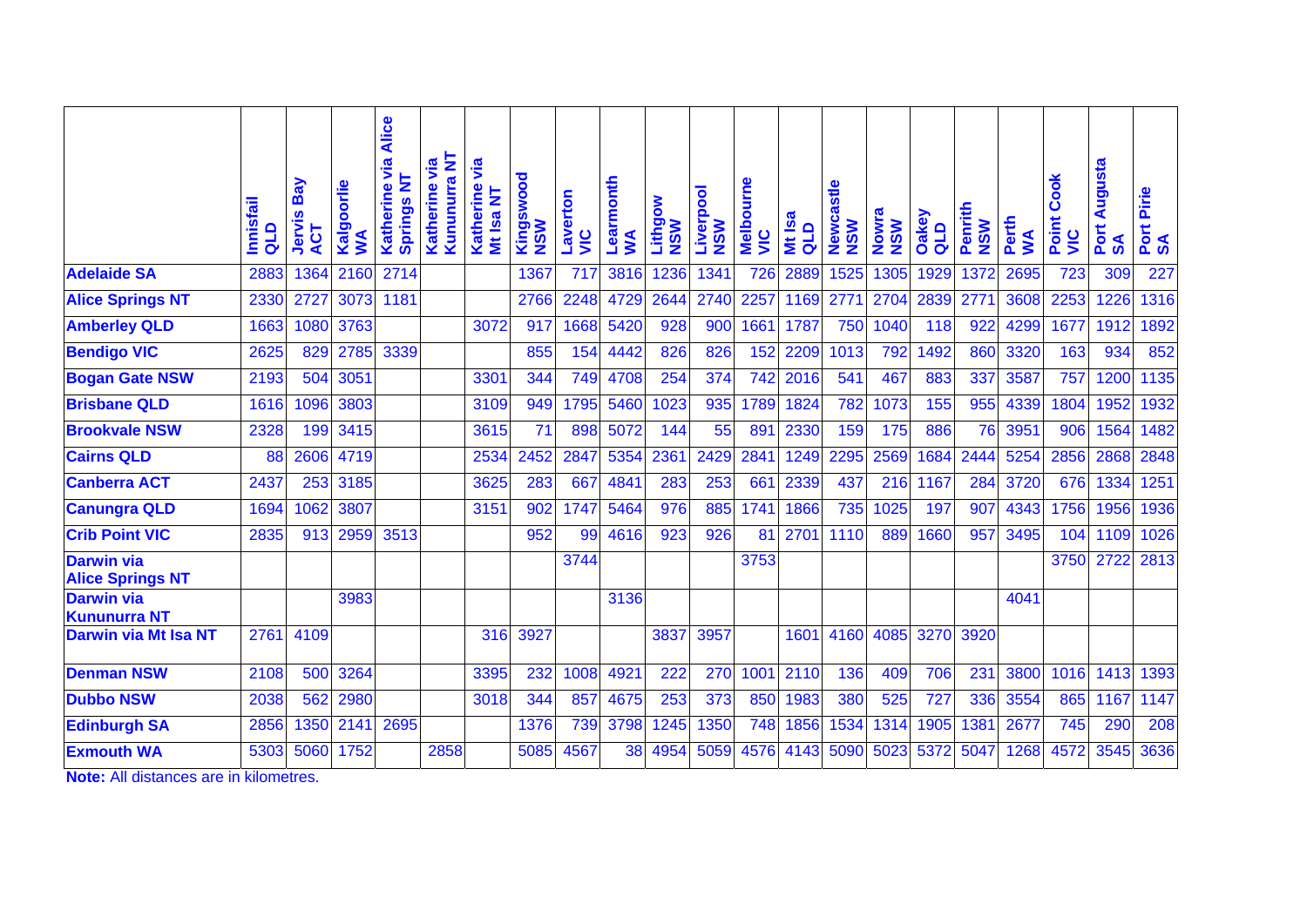|                                                 | <b>Innisfail</b><br>qup | Bay<br>Jervis<br>ACT | Kalgoorlie<br>ş | via Alice<br>₹<br>Katherine<br><b>Springs</b> | Kununurra NT<br>yia<br>Katherine | yia<br>Katherine<br>Mt Isa NT | Kingswood<br><b>NSW</b> | Laverton<br><u>ую</u> | Learmonth<br>$\mathbf{S}$ | Lithgow<br><b>NSW</b> | Liverpool<br><b>NSW</b> | <b>Melbourne</b><br><u>Sir</u> | <b>Isa</b><br>qup<br>š | Newcastle<br><b>NSW</b> | Nowra<br><b>NSW</b> | <b>Oakey</b><br>Q <sub>LD</sub> | Penrith<br><b>NSW</b> | Perth<br>S | <b>Cook</b><br>Point<br>$rac{c}{\sqrt{2}}$ | Augusta<br>Port<br><u>ୁ</u><br>ଉ | Pirie<br>Port<br>SA |
|-------------------------------------------------|-------------------------|----------------------|-----------------|-----------------------------------------------|----------------------------------|-------------------------------|-------------------------|-----------------------|---------------------------|-----------------------|-------------------------|--------------------------------|------------------------|-------------------------|---------------------|---------------------------------|-----------------------|------------|--------------------------------------------|----------------------------------|---------------------|
| <b>Frankston VIC</b>                            | 2803                    | 852                  | 2935            | 3489                                          |                                  |                               | 920                     | 59                    | 4592                      | 891                   | 894                     | 42                             | 2669                   | 1078                    | 857                 | 1628                            | 925                   | 3471       | 65                                         | 1084                             | 1002                |
| <b>Glenbrook NSW</b>                            | 2351                    | 216                  | 3403            |                                               |                                  | 3598                          | 14                      | 885                   | 5059                      | 82                    | 44                      | 879                            | 2313                   | 197                     | 195                 | $\overline{925}$                | 10                    | 3938       | 894                                        | 1552                             | 1469                |
| <b>Healesville VIC</b>                          | 3555                    | 820                  | 2938            | 3492                                          |                                  |                               | 845                     | 86                    | 4595                      | 816                   | 820                     | 64                             | 2596                   | 1004                    | 783                 | 1554                            | 851                   | 3473       | 92                                         | 1087                             | 1005                |
| <b>Innisfail QLD</b>                            |                         | 2518                 | 4631            |                                               |                                  | 2446                          | 2364                    | 2759                  | 5266                      | 2273                  | 2341                    | 2752                           | 1161                   | 2207                    | 2481                | 1594                            | 2356                  | 5166       | 2768                                       | 2780                             | 2760                |
| <b>Jervis Bay ACT</b>                           | 2518                    |                      | 3366            |                                               |                                  | 3806                          | 221                     | 849                   | 5023                      | 277                   | 185                     | 842                            | 2521                   | 348                     | 37                  | 1075                            | 222                   | 3902       | 858                                        | 1515                             | 1433                |
| <b>Kalgoorlie WA</b>                            | 4631                    | 3366                 |                 |                                               | 3667                             |                               | 3393                    | 2871                  | 1716                      | 3272                  | 3367                    | 2884                           | 3435                   | 3398                    | 3331                | 3680                            | 3398                  | 595        | 2880                                       | 1853                             | 1944                |
| <b>Katherine via</b><br><b>Alice Springs NT</b> |                         |                      |                 |                                               |                                  |                               |                         | 3425                  |                           |                       |                         | 3438                           |                        |                         |                     |                                 |                       |            | 3434                                       | 2407                             | 2498                |
| <b>Katherine via</b><br><b>Kununurra NT</b>     |                         |                      | 3667            |                                               |                                  |                               |                         |                       | 2822                      |                       |                         |                                |                        |                         |                     |                                 |                       | 3728       |                                            |                                  |                     |
| <b>Katherine via</b><br><b>Mt Isa NT</b>        | 2446                    | 3806                 |                 |                                               |                                  |                               | 3612                    |                       |                           | 3521                  | 3641                    |                                | 1285                   | 3494                    | 3770                | 2955                            | 3604                  |            |                                            |                                  |                     |
| <b>Kingswood NSW</b>                            | 2364                    | 221                  | 3393            |                                               |                                  | 3612                          |                         | 879                   | 5053                      | 98                    | $\overline{37}$         | 872                            | 2327                   | 191                     | 189                 | 918                             |                       | 3932       | 888                                        | 1502                             | 1420                |
| <b>Laverton VIC</b>                             | 2759                    | 849                  | 2871            | 3425                                          |                                  |                               | 879                     |                       | 4526                      | 846                   | 849                     | 24                             | 2624                   | 1033                    | 813                 | 1584                            | 880                   | 3405       | 6                                          | 1019                             | 937                 |
| <b>Learmonth WA</b>                             | 5266                    | 5023                 | 1716            |                                               | 2822                             |                               | 5053                    | 4526                  |                           | 4927                  | 5023                    | 4539                           | 4106                   | 5054                    | 4986                | 5336                            | 5054                  | 1231       | 4536                                       | 3508                             | 3599                |
| <b>Lithgow NSW</b>                              | 2273                    | 277                  | 3272            |                                               |                                  | 3521                          | 98                      | 846                   | 4927                      |                       | 123                     | 840                            | 2236                   | 262                     | 275                 | 886                             | 87                    | 3797       | 855                                        | 1411                             | 1328                |
| <b>Liverpool NSW</b>                            | 2341                    | 185                  | 3367            |                                               |                                  | 3641                          | $\overline{37}$         | 849                   | 5023                      | 123                   |                         | 840                            | 2356                   | 171                     | 149                 | 901                             | 39                    | 3900       | 945                                        | 1515                             | 1431                |
| <b>Melbourne VIC</b>                            | 2752                    | 842                  | 2884            | 3438                                          |                                  |                               | 872                     | $\overline{24}$       | 4539                      | 840                   | 840                     |                                | 2620                   | 1029                    | 808                 | 1579                            | 876                   | 3417       | 26                                         | 1031                             | 949                 |
| <b>Mt Isa QLD</b>                               | 1161                    | 2521                 | 3435            |                                               |                                  | 1285                          | 2327                    | 2624                  | 4106                      | 2236                  | 2356                    | 2620                           |                        | 2209                    | 2484                | 1670                            | 2319                  | 477        | 2633                                       | 2394                             | 2485                |
| <b>Newcastle NSW</b>                            | 2207                    | 348                  | 3398            |                                               |                                  | 3494                          | 191                     | 1033                  | 5054                      | 262                   | 171                     | 1029                           | 2209                   |                         | 311                 | 748                             | 197                   | 3933       | 1042                                       | 1547                             | 1526                |
| <b>Nowra NSW</b>                                | 2481                    | 37                   | 3331            |                                               |                                  | 3770                          | 189                     | 813                   | 4986                      | 275                   | 149                     | 808                            | 2484                   | 311                     |                     | 1208                            | 190                   | 3865       | 821                                        | 1479                             | 1396                |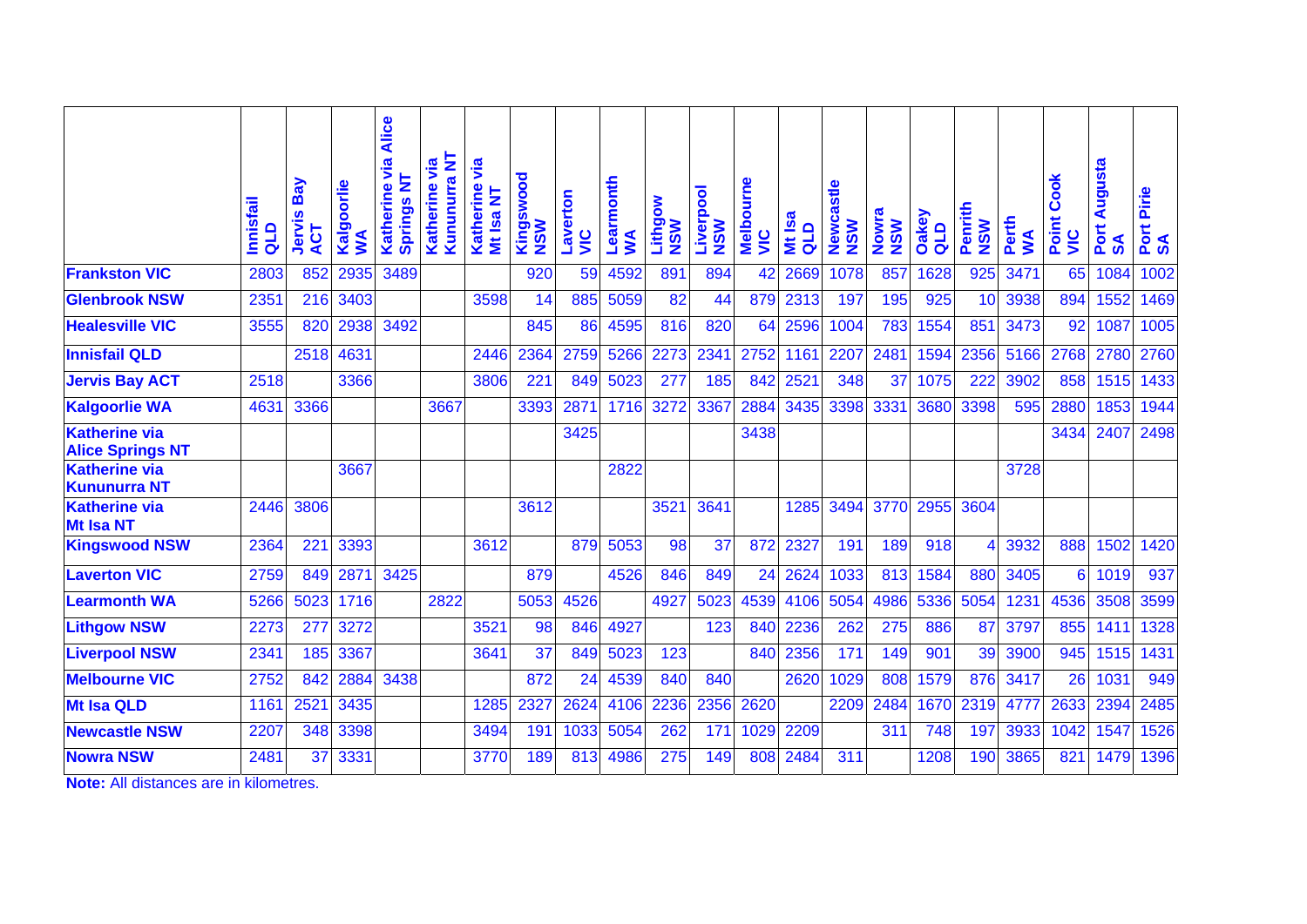|                                       | Innisfail<br>qup | Bay<br>Jervis<br>ACT | Kalgoorlie<br>$\sum$ | Katherine via Alice<br>₹<br><b>Springs</b> | Kununurra NT<br>yia<br>Katherine | via<br>Katherine<br>Mt Isa NT | Kingswood<br><b>NSW</b> | Laverton<br><u>SI</u> | Learmonth<br>$\mathbf{S}$ | Lithgow<br><b>NSW</b> | Liverpool<br><b>NSW</b> | <b>Melbourne</b><br><b>SIN</b> | <b>Isa</b><br>$\frac{d}{d}$<br>š | Newcastle<br><b>NSW</b> | Nowra<br><b>NSW</b> | Oakey<br>$\frac{d}{d}$ | Penrith<br><b>NSW</b> | Perth<br><b>SV</b> | Cook<br>Point<br><u>Sir</u> | Augusta<br>Port<br>$\mathbf{S}$ | Pirie<br>Port<br>SA |
|---------------------------------------|------------------|----------------------|----------------------|--------------------------------------------|----------------------------------|-------------------------------|-------------------------|-----------------------|---------------------------|-----------------------|-------------------------|--------------------------------|----------------------------------|-------------------------|---------------------|------------------------|-----------------------|--------------------|-----------------------------|---------------------------------|---------------------|
| <b>Oakey QLD</b>                      | 1594             | 1075                 | 3680                 |                                            |                                  | 2955                          | 918                     | 1584                  | 5336                      | 886                   | 901                     | 1579                           | 1670                             | 748                     | 1208                |                        | 923                   | 4215               | 1593                        | 1829                            | 1808                |
| <b>Penrith NSW</b>                    | 2356             | 222                  | 3398                 |                                            |                                  | 3604                          | $\overline{\mathbf{4}}$ | 880                   | 5054                      | 87                    | 39                      | 876                            | 2319                             | 197                     | 190                 | 923                    |                       | 3934               | 890                         | 1548                            | 1466                |
| <b>Perth WA</b>                       | 5166             | 3902                 | 595                  |                                            | 3728                             |                               | 3932                    | 3405                  | 1231                      | 3797                  | 3900                    | 3417                           | 4777                             | 3933                    | 3865                | 4215                   | 3934                  |                    | 3415                        | 2387                            | 2478                |
| <b>Point Cook VIC</b>                 | 2768             | 858                  | 2880                 | 3434                                       |                                  |                               | 888                     | 6                     | 4536                      | 855                   | 945                     | 26                             | 2633                             | 1042                    | 821                 | 1593                   | 890                   | 3415               |                             | 1029                            | 956                 |
| <b>Port Augusta SA</b>                | 2780             | 1515                 | 1853                 | 2407                                       |                                  |                               | 1502                    | 1019                  | 3508                      | 1411                  | 1515                    | 1031                           | 2394                             | 1547                    | 1479                | 1829                   | 1548                  | 2387               | 1029                        |                                 | 92                  |
| <b>Port Pirie SA</b>                  | 2760             | 1433                 | 1944                 | 2498                                       |                                  |                               | 1420                    | 937                   | 3599                      | 1328                  | 1431                    | 949                            | 2485                             | 1526                    | 1396                | 1808                   | 1466                  | 2478               | 956                         | 92                              |                     |
| <b>Portsea VIC</b>                    | 2857             | 947                  | 2990                 | 3544                                       |                                  |                               | 977                     | 122                   | 4646                      | 945                   | 938                     | 101                            | 2723                             | 1131                    | 911                 | 1682                   | 980                   | 3524               | 134                         | 1139                            | 1056                |
| <b>Puckapunyal VIC</b>                | 2635             | 745                  | 2876                 | 3429                                       |                                  |                               | 775                     | 120                   | 4531                      | 742                   | 743                     | 116                            | 2501                             | 929                     | 708                 | 1480                   | 777                   | 3410               | 129                         | 1024                            | 942                 |
| <b>Quakers Hill NSW</b>               | 2334             | 219                  | 3391                 |                                            |                                  | 3622                          | 31                      | 873                   | 5046                      | 101                   | 32                      | 868                            | 2337                             | 164                     | 183                 | 894                    | 33                    | 3925               | 882                         | 1540                            | 1429                |
| <b>Queenscliff VIC</b>                | 2846             | 936                  | 2893                 | 3447                                       |                                  |                               | 966                     | 85                    | 4549                      | 933                   | 934                     | 105                            | 2712                             | 1120                    | 899                 | 1671                   | 969                   | 3427               | 87                          | 1042                            | 959                 |
| <b>RAAF Base Pearce WA</b>            | 5172             | 3907                 | 600                  |                                            | 3671                             |                               | 3937                    | 3411                  | 1179                      | 3812                  | 3905                    | 3423                           | 4782                             | 3939                    | 387                 | 4455                   | 3938                  | 43                 | 342'                        | 2393                            | 2484                |
| <b>Regents Park NSW</b>               | 2332             | 188                  | 3382                 |                                            |                                  | 3619                          | 44                      | 864                   | 5038                      | 129                   | 12                      | 860                            | 2334                             | 162                     | 152                 | 892                    | 46                    | 3917               | 873                         | 1531                            | 1449                |
| <b>Richmond NSW</b>                   | 2351             | 233                  | 3352                 |                                            |                                  | 3599                          | 20                      | 886                   | 5005                      | 79                    | 45                      | 882                            | 2314                             | 183                     | 196                 | 913                    | 22                    | 3884               | 895                         | 1499                            | 1407                |
| <b>Rockhampton QLD</b>                | 981              | 1605                 | 4062                 |                                            |                                  | 2619                          | 1448                    | 2028                  | 5439                      | 1331                  | 1428                    | 2024                           | 1333                             | 1295                    | 1568                | 624                    | 145                   | 4616               | 2037                        | 2231                            | 2211                |
| <b>Rockingham WA</b>                  | 5206             | 3941                 | 634                  |                                            | 3759                             |                               | 3971                    | 3445                  | 1267                      | 3846                  | 3939                    | 3457                           | 4817                             | 3973                    | 3905                | 4255                   | 3974                  | 47                 | 3449                        | 2427                            | 2518                |
| <b>Sale VIC</b>                       | 2961             | 654                  | 3094                 | 3648                                       |                                  |                               | 800                     | 234                   | 4749                      | 801                   | 768                     | 213                            | 2834                             | 954                     | 657                 | 1684                   | 802                   | 3628               | 238                         | 1242                            | 1160                |
| <b>Singleton NSW</b>                  | 2130             | 387                  | 3331                 |                                            |                                  | 3417                          | 231                     | 1073                  | 4987                      | 245                   | 211                     | 1069                           | 2131                             | 78                      | 351                 | 730                    | 233                   | 3866               | 1083                        | 1480                            | 1460                |
| <b>Sydney NSW</b>                     | 2332             | 197                  | 3401                 |                                            |                                  | 3618                          | 55                      | 883                   | 5056                      | 141                   | 38                      | 878                            | 2333                             | 161                     | 161                 | 891                    | 57                    | 3935               | 892                         | 1549                            | 1467                |
| <b>Tamworth NSW</b>                   | 1939             | 591                  | 3293                 |                                            |                                  | 3265                          | 435                     | 1277                  | 4949                      | 402                   | 415                     | 1273                           | 1980                             | 281                     | 555                 | 528                    | 437                   | 3827               | 1286                        | 1442                            | 1488                |
| Nata: All distances are in kilometros |                  |                      |                      |                                            |                                  |                               |                         |                       |                           |                       |                         |                                |                                  |                         |                     |                        |                       |                    |                             |                                 |                     |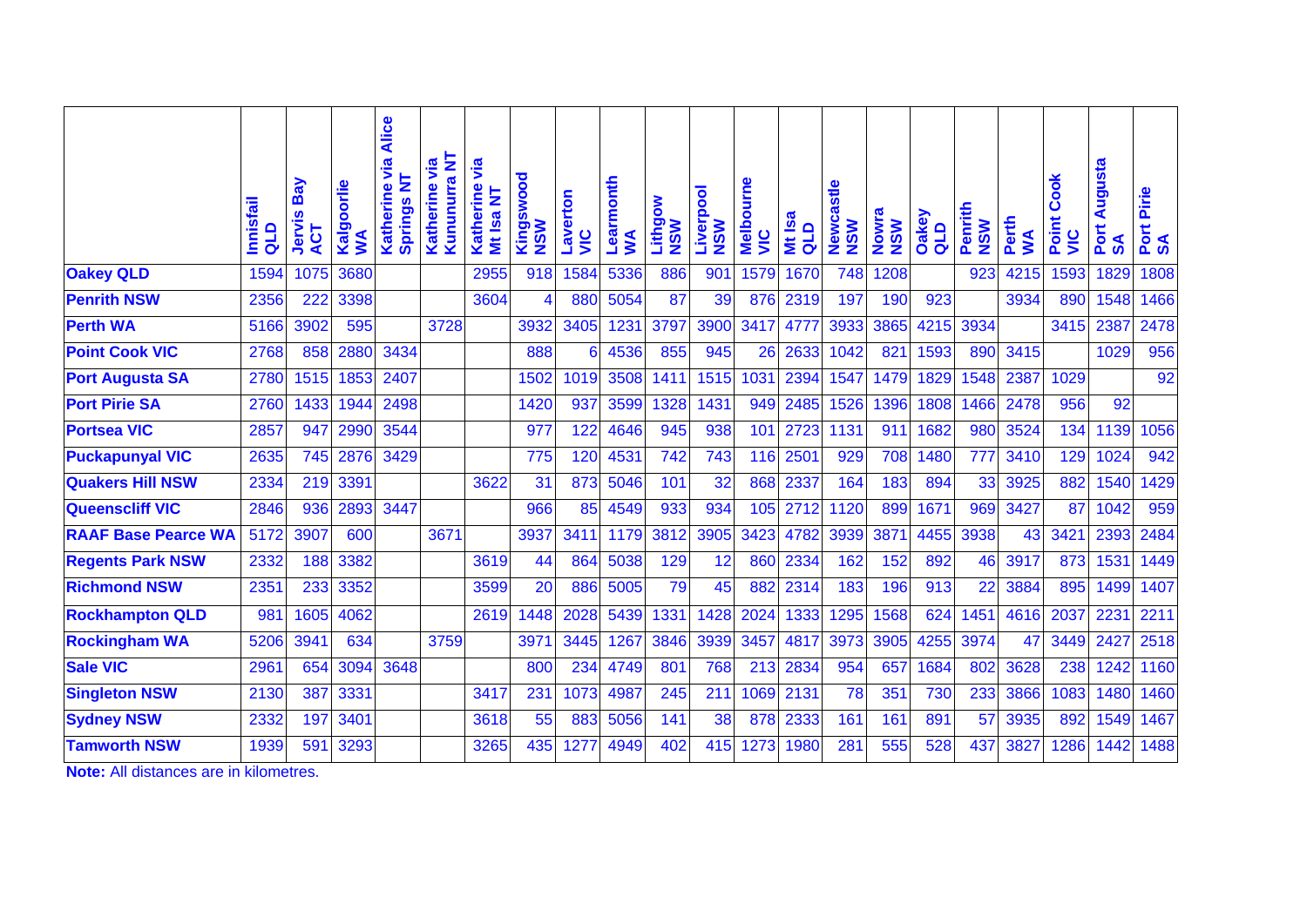|                        | <b>Innisfail</b><br>qup | Bay<br>Jervis<br>ACT | orlie<br>Ō<br>Kalgr<br>ş | <b>Alice</b><br>via<br>Ż.<br>Springs<br>Katheri | Ξ<br>Kununurr<br>Kather | <u>g</u><br>Katherine<br>₹<br><b>Mt Isa</b> | Kingswood<br>NSW | averton<br>Si | Learmonth<br>$\mathbf{\Sigma}$ | Lithgow<br>NSW | $\overline{8}$<br>௨<br><b>NSW</b> | <b>Melbourne</b><br>$\frac{\mathbf{c}}{\mathbf{c}}$ | <u>isa</u><br>$\mathsf{P}$<br>ž<br>ಠ | Newcastle<br><b>NSW</b> | Nowra<br><b>NSW</b> | Oakey<br>QLD | Penrith<br><b>NSW</b> | Perth<br>$\mathbf{\Sigma}$ | $\frac{1}{\sigma}$<br>٥<br>Point<br>VIC | <b>ugusta</b><br>Port<br>SA | Pirie<br>Port<br>SA |
|------------------------|-------------------------|----------------------|--------------------------|-------------------------------------------------|-------------------------|---------------------------------------------|------------------|---------------|--------------------------------|----------------|-----------------------------------|-----------------------------------------------------|--------------------------------------|-------------------------|---------------------|--------------|-----------------------|----------------------------|-----------------------------------------|-----------------------------|---------------------|
| <b>TASMANIA</b>        |                         |                      |                          |                                                 |                         |                                             |                  |               |                                |                | <b>See Part B</b>                 |                                                     |                                      |                         |                     |              |                       |                            |                                         |                             |                     |
| <b>Toowoomba QLD</b>   | 1624                    | 1047                 | 3679                     |                                                 |                         | 2985                                        | 891              | 1583          | 5335                           | 885            | 871                               | 1579                                                | 1699                                 | 721                     | 1011                | 31           | 893                   | 4213                       | 1592                                    | 1828                        | 1808                |
| <b>Townsville QLD</b>  | 259                     | 2261                 | 4375                     |                                                 |                         | 2190                                        | 2109             | 2503          | 5010                           | 2017           | 2085                              | 2498                                                | 905                                  | 1951                    | 2225                | 1338         | 2100                  | 4909                       | 2512                                    | 2523                        | 2503                |
| <b>Wagga Wagga NSW</b> | 2443                    | 426                  | 2944                     | 3498                                            |                         |                                             | 456              | 457           | 4599                           | 383            | 424                               | 452                                                 | 2331                                 | 610                     | 389                 | 1131         | 458                   | 3478                       | 466                                     | 1092                        | 1010                |
| <b>Wallangarra QLD</b> | 1802                    | 868                  | 3612                     |                                                 |                         | 3163                                        | 711              | 1554          | 5267                           | 719            | 692                               | 1549                                                | 1878                                 | 541                     | 832                 | 209          | 754                   | 4146                       | 1563                                    | 1761                        | 1807                |
| <b>Williamtown NSW</b> | 2213                    | 362                  | 3404                     |                                                 |                         | 3500                                        | 205              | 1047          | 5059                           | 276            | 185                               | 1043                                                | 2214                                 | 27                      | 325                 | 727          | 208                   | 3938                       | 1056                                    | 1552                        | 1532                |
| <b>Wodonga VIC</b>     | 2572                    | 525                  | 3004                     | 3558                                            |                         |                                             | 555              | 326           | 4660                           | 523            | 523                               | 322                                                 | 2407                                 | 709                     | 489                 | 1261         | 558                   | 3538                       | 335                                     | 1153                        | 1071                |
| <b>Woodside SA</b>     | 2885                    | 1356                 |                          | 2188 2742                                       |                         |                                             | 1355             | 697           | 3844                           | 1220           | 1354                              | 709                                                 | 2729                                 | 1540                    | 1319                | 1933         | 1334                  | 2722                       | 701                                     | 337                         | 254                 |
| <b>Woomera SA</b>      | 2398                    | 1695                 | 2029                     | 2241                                            |                         |                                             | 1682             | 1199          | 3684                           | 1600           | 1693                              | 1211                                                | 2229                                 | 1726                    | 1658                | 2008         | 1683                  | 2563                       | 1202                                    | 181                         | 272                 |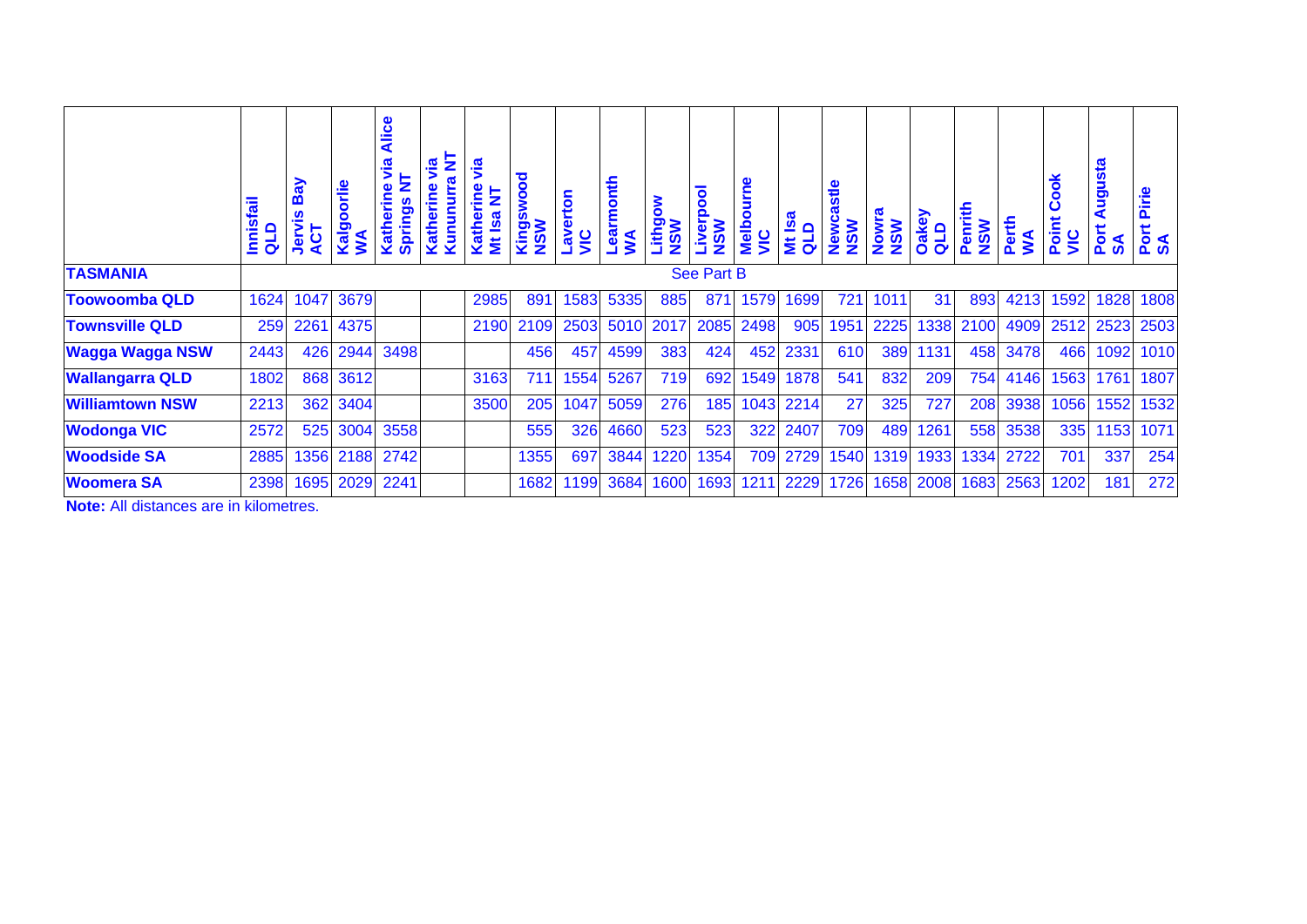|                                              | Portsea<br>$\frac{\mathbf{c}}{\mathbf{c}}$ | Puckapunyal<br><u>ט</u><br>3 | Ē<br>Quakers<br>$\frac{2}{5}$ | Queenscliff<br>$\frac{c}{2}$ | <b>Base</b><br>≶<br>Pearce<br><b>RAAF</b> | Park<br>egents<br><b>NSM</b><br>œ | Richmond<br><b>NSW</b> | Rockhampton<br>qup | Rockingham<br>WA | <b>Sale</b><br>$rac{c}{\sqrt{2}}$ | Singleton<br><b>NSW</b> | శ<br>Sydne<br>$\frac{1}{2}$<br>z | orth<br>Tamw<br><b>NSM</b> | TASMANIA     | Toowoomba<br>qTd | Townsville<br>qup | Wagga<br>Wagga<br><b>NSW</b> | Wallangarra<br>qLD | Williamtown<br><b>NSW</b> | Wodonga<br>$rac{c}{\sqrt{2}}$ | Woodside<br>$\boldsymbol{\mathsf{s}}$ | Woomera<br>SA |
|----------------------------------------------|--------------------------------------------|------------------------------|-------------------------------|------------------------------|-------------------------------------------|-----------------------------------|------------------------|--------------------|------------------|-----------------------------------|-------------------------|----------------------------------|----------------------------|--------------|------------------|-------------------|------------------------------|--------------------|---------------------------|-------------------------------|---------------------------------------|---------------|
| <b>Adelaide SA</b>                           | 833                                        | 724                          | 1365                          | 735                          | 2701                                      | 1356                              | 1350                   | 2374               | 2735             | 936                               | 1565                    | 1375                             | 1543                       |              | 1929             | 2627              | 917                          | 1861               | 1541                      | 908                           | 36                                    | 489           |
| <b>Alice Springs NT</b>                      | 2363                                       | 2248                         | 2764                          | 2266                         | 3614                                      | 2755                              | 2723                   | 2502               | 3648             | 2466                              |                         | 2704 2774                        | 2666                       |              | 2869             | 2074              | 2316                         | 3047               | 2776                      | 2377                          | 1561                                  | 1060          |
| <b>Amberley QLD</b>                          | 1766                                       | 1564                         | 893                           | 1755                         | 4305                                      | 892                               | 913                    |                    | 683 4339         | 1683                              | 729                     | 891                              | 527                        |              | 89               | 1405              | 1215                         | 209                | 726                       | 1314                          | 2017                                  | 2092          |
| <b>Bendigo VIC</b>                           | 264                                        | 90                           | 853                           | 220                          | 3326                                      | 844                               | 866                    |                    | 1937 3360        | 367                               | 1053                    | 862                              | 1106                       |              | 1492             | 2369              | 437                          | 1534               | 1027                      | 306                           | 618                                   | 1147          |
| <b>Bogan Gate NSW</b>                        | 847                                        | 644                          | 355                           | 836                          | 3592                                      | 380                               | 332                    | 1327               | 3626             | 845                               | 468                     | 394                              | 496                        |              | 882              | 1937              | 296                          | 815                | 540                       | 425                           | 1058                                  | 1380          |
| <b>Brisbane QLD</b>                          | 1893                                       | 1691                         | 926                           | 1882                         | 4344                                      | 924                               | 945                    |                    | 636 4378         | 1716                              | 776                     | 923                              | 573                        |              | 125              | 1358              | 1255                         | 255                | 759                       |                               | 1471 2057                             | 2132          |
| <b>Brookvale NSW</b>                         | 996                                        | 793                          | 47                            | 985                          | 3956                                      | 36                                | 67                     |                    | 1416 3990        | 818                               | 198                     | 17                               | 403                        |              | 859              | 2073              | 475                          | 679                | 173                       | 574                           | 1405                                  | 1744          |
| <b>Cairns QLD</b>                            | 2946                                       | 2723                         | 2423                          |                              | 2420 5260                                 | 2421                              | 2440                   |                    | 1069 5294        | 3049                              |                         | 2218 2420                        | 2027                       |              | 1712             | 347               | 2531                         | 1891               | 2301                      | 2661                          |                                       | 2973 3932     |
| <b>Canberra ACT</b>                          | 766                                        | 563                          | 276                           | 754                          | 3725                                      | 268                               | 290                    |                    | 1571 3760        | 520                               | 477                     | 286                              | 681                        | $\mathbf{m}$ | 1137             | 2181              | 244                          | 958                | 450                       | 344                           | 1143                                  | 1514          |
| <b>Canungra QLD</b>                          | 1846                                       | 1643                         | 878                           | 1835                         | 4348                                      | 876                               | 898                    |                    | 714 4382         | 1668                              | 753                     | 875                              | 551                        | Part         | 167              | 1435              | 1259                         | 252                | 711                       | 1388                          |                                       | 2036 2136     |
| <b>Crib Point VIC</b>                        | 51                                         | 197                          | 950                           |                              | 59 3501                                   | 941                               | 963                    |                    | 2105 3535        | 205                               | 1150                    | 959                              | 1354                       | <b>See</b>   | 1660             | 2580              | 534                          | 1631               | 1124                      | 403                           | 787                                   | 1288          |
| <b>Darwin via</b><br><b>Alice Springs NT</b> |                                            | 3859 3745                    |                               | 3762                         |                                           |                                   |                        |                    |                  | 3963                              |                         |                                  |                            |              |                  |                   | 3813                         |                    |                           | 3874 3057                     |                                       | 2557          |
| <b>Darwin via</b><br><b>Kununurra NT</b>     |                                            |                              |                               |                              | 3984                                      |                                   |                        |                    | 4072             |                                   |                         |                                  |                            |              |                  |                   |                              |                    |                           |                               |                                       |               |
| <b>Darwin via Mt Isa NT</b>                  |                                            |                              | 3937                          |                              |                                           | 3963                              |                        | 3915 2934          |                  |                                   |                         | 3732 3934                        | 3581                       |              |                  | 3300 2506         |                              |                    | 3470 3815                 |                               |                                       |               |
| <b>Denman NSW</b>                            | 1106                                       | 903                          | 263                           | 1095                         | 3805                                      | 261                               | 214                    |                    | 1196 3839        | 1053                              | 68                      | 260                              | 184                        |              | 679              | 1853              | 545                          | 499                | 141                       | 684                           | 1427                                  | 1593          |
| <b>Dubbo NSW</b>                             | 955                                        | 752                          | 354                           | 944                          | 3559                                      | 380                               | 332                    | 1172               | 3593             | 922                               | 313                     | 394                              | 340                        |              | 72               | 1782              | 404                          | 659                | 386                       | 533                           | 1181                                  | 1347          |
| <b>Edinburgh SA</b>                          | 855                                        | 746                          | 1374                          | 757                          | 2682                                      | 1365                              | 1387                   |                    | 2307 2716        | 958                               | 1574                    | 1383                             | 1519                       |              | 1905             | 2600              | 926                          | 1837               | 1548                      | 987                           | 52                                    | 492           |
| <b>Exmouth WA</b>                            | 4682                                       | 4568                         | 5083                          | 4585                         | 1216                                      |                                   | 5074 5042              |                    | 5476 1303 4786   |                                   | 5024                    | 5093                             | 4985                       |              | 537              | 5047              | 4636                         | 5304               | 5096                      | 4696                          | <b>3880</b>                           | 3721          |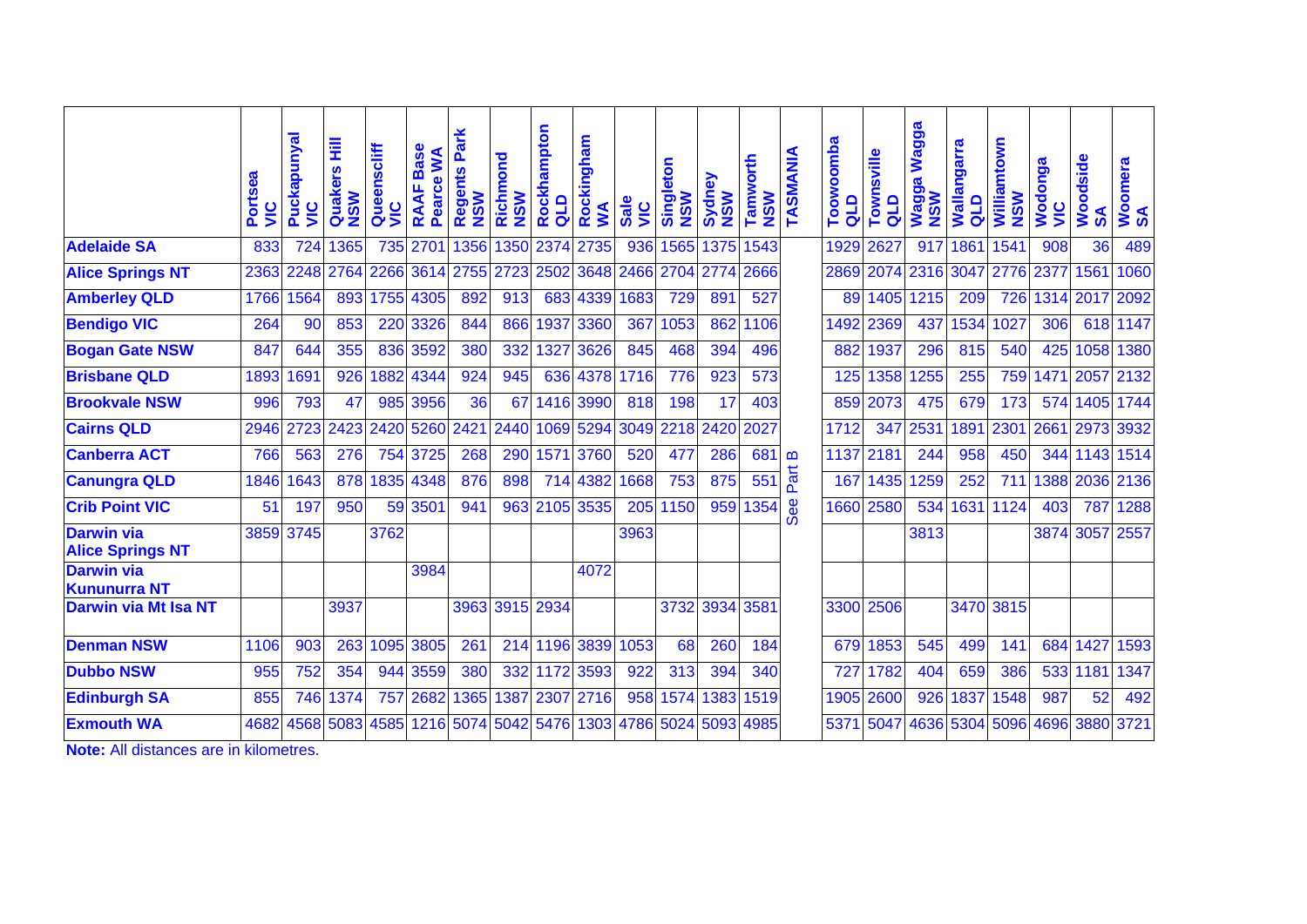|                                                 | Portsea<br>SI | Puckapunyal<br><u>Sin</u> | Ē<br>Quakers<br>$\mathbf{\Sigma}\mathbf{S}$ | Queenscliff<br><b>SIN</b> | <b>Base</b><br>S<br>Pearce<br>RAAF | <b>Regents Park</b><br>MSM | Richmond<br><b>NSW</b> | Rockhampton<br>qup | Rockingham<br>$\mathbf{M}$ | <b>Sale</b><br>SIN | Singleton<br><b>NSW</b> | Sydney<br>$\mathbf{S}$<br>z | Tamworth<br><b>NSW</b> | TASMANIA | Toowoomba<br>ala | Townsville<br>$\frac{d}{d}$ | Wagga<br>Wagga<br>NSW | <b>Wallangarra</b><br>qup | Williamtown<br><b>NSW</b> | Wodonga<br>$rac{c}{\sqrt{2}}$ | Woodside<br>న్ | Woomera<br>SA |
|-------------------------------------------------|---------------|---------------------------|---------------------------------------------|---------------------------|------------------------------------|----------------------------|------------------------|--------------------|----------------------------|--------------------|-------------------------|-----------------------------|------------------------|----------|------------------|-----------------------------|-----------------------|---------------------------|---------------------------|-------------------------------|----------------|---------------|
| <b>Frankston VIC</b>                            | 58            | 165                       | 917                                         | 158                       | 3476                               | 909                        | 931                    | 2073               | 3511                       | 199                | 1118                    | 927                         | 1218                   |          | 1628             | 2547                        | 502                   | 1599                      | 1092                      | 371                           | 763            | 1264          |
| <b>Glenbrook NSW</b>                            | 984           | 781                       | 37                                          | 972                       | 3943                               | 50                         | 31                     | 1455               | 3978                       | 806                | 237                     | 61                          | 441                    |          | 897              | 2095                        | 462                   | 718                       | 212                       | 562                           | 1328           | 1732          |
| <b>Healesville VIC</b>                          | 133           | 117                       | 843                                         | 170                       | 3479                               | 835                        | 857                    | 1999               | 3513                       | 208                | 1044                    | 853                         | 1248                   |          | 1554             | 2474                        | 428                   | 1524                      | 1018                      | 297                           | 765            | 1267          |
| <b>Innisfail QLD</b>                            | 2857          | 2635                      | 2334                                        | 2846                      | 5172                               | 2332                       | 2351                   | 981                | 5206                       | 2961               | 2130                    | 2332                        | 1939                   |          | 1624             | 259                         | 2443                  | 1802                      | $\overline{2213}$         | 2572                          | 2885           | 2398          |
| <b>Jervis Bay ACT</b>                           | 947           | 745                       | 219                                         | 936                       | 3907                               | 188                        | 233                    | 1605               | 3941                       | 654                | 387                     | 197                         | 591                    |          | 1047             | 2261                        | 426                   | 868                       | 362                       | 525                           | 1356           | 1695          |
| <b>Kalgoorlie WA</b>                            | 2990          | 2876                      | 3391                                        | 2893                      | 600                                | 3382                       | 3352                   | 4062               | 634                        | 3094               | 3331                    | 3401                        | 3293                   |          |                  | 3679 4375                   | 2944                  | 3612                      | 3404                      |                               | 3004 2188 2029 |               |
| <b>Katherine via</b><br><b>Alice Springs NT</b> | 3544          | 3429                      |                                             | 3447                      |                                    |                            |                        |                    |                            | 3648               |                         |                             |                        |          |                  |                             | 3498                  |                           |                           |                               | 3558 2742      | 2241          |
| <b>Katherine via</b><br><b>Kununurra NT</b>     |               |                           |                                             |                           | 3671                               |                            |                        |                    | 3759                       |                    |                         |                             |                        | മ        |                  |                             |                       |                           |                           |                               |                |               |
| <b>Katherine via</b><br><b>Mt Isa NT</b>        |               |                           | 3622                                        |                           |                                    | 3619                       |                        | 3599 2619          |                            |                    | 3417                    | 3618                        | 3265                   | Part     |                  | 2985 2190                   |                       | 3163                      | 3500                      |                               |                |               |
| <b>Kingswood NSW</b>                            | 977           | 775                       | 31                                          |                           | 966 3937                           | 44                         | 20                     | 1448               | 3971                       | 800                | 231                     | 55                          | 435                    | See      | 891              | 2109                        | 456                   | 711                       | 205                       | 555                           | 1355           | 1682          |
| <b>Laverton VIC</b>                             | 122           | 120                       | 873                                         | 85                        | 3411                               | 864                        | 886                    | 2028               | 3445                       | 234                | 1073                    | 883                         | 1277                   |          | 1583             | 2503                        | 457                   | 1554                      | 1047                      | 326                           | 697            | 1199          |
| <b>Learmonth WA</b>                             | 4646          | 4531                      | 5046                                        | 4549                      | 1179                               | 5038                       | 5005                   | 5439               | 1267                       | 4749               | 4987                    | 5056                        | 4949                   |          | 5335             | 5010                        | 4599                  | 5267                      | 5059                      | 4660                          |                | 3844 3684     |
| <b>Lithgow NSW</b>                              | 945           | 742                       | 101                                         |                           | 933 3812                           | 129                        | 79                     | 1331               | 3846                       | 801                | 245                     | 141                         | 402                    |          | 885              | 2017                        | 383                   | 719                       | 276                       | 523                           | 1220           | 1600          |
| <b>Liverpool NSW</b>                            | 938           | 743                       | 32                                          | 934                       | 3905                               | 12                         | 45                     | 1428               | 3939                       | 768                | 211                     | 38                          | 415                    |          | 871              | 2085                        | 424                   | 692                       | 185                       | 523                           | 1354           | 1693          |
| <b>Melbourne VIC</b>                            | 101           | 116                       | 868                                         | 105                       | 3423                               | 860                        | 882                    | 2024               | 3457                       |                    | 213 1069                | 878                         | 1273                   |          | 1579             | 2498                        | 452                   | 1549                      | 1043                      | 322                           | 709            | 1211          |
| <b>Mt Isa QLD</b>                               | 2723          | 2501                      | 2337                                        | 2712                      | 4782                               | 2334                       | 2314                   | 1333               | 4817                       | 2834               | 2131                    | 2333                        | 1980                   |          | 1699             | 905                         | 2331                  | 1878                      | 2214                      | 2407                          | 2729           | 2229          |
| <b>Newcastle NSW</b>                            | 1131          | 929                       | 164                                         | 1120                      | 3939                               | 162                        | 183                    | 1295               | 3973                       | 954                | 78                      | 161                         | 281                    |          | 721              | 1951                        | 610                   | 541                       | 27                        | 709                           | 1540           | 1726          |
| <b>Nowra NSW</b>                                | 911           | 708                       | 183                                         | 899                       | 387'                               | 152                        | 196                    | 1568               | 3905                       | 657                | 351                     | 161                         | 555                    |          | 1011             | 2225                        | 389                   | 832                       | 325                       | 489                           | 1319           | 1658          |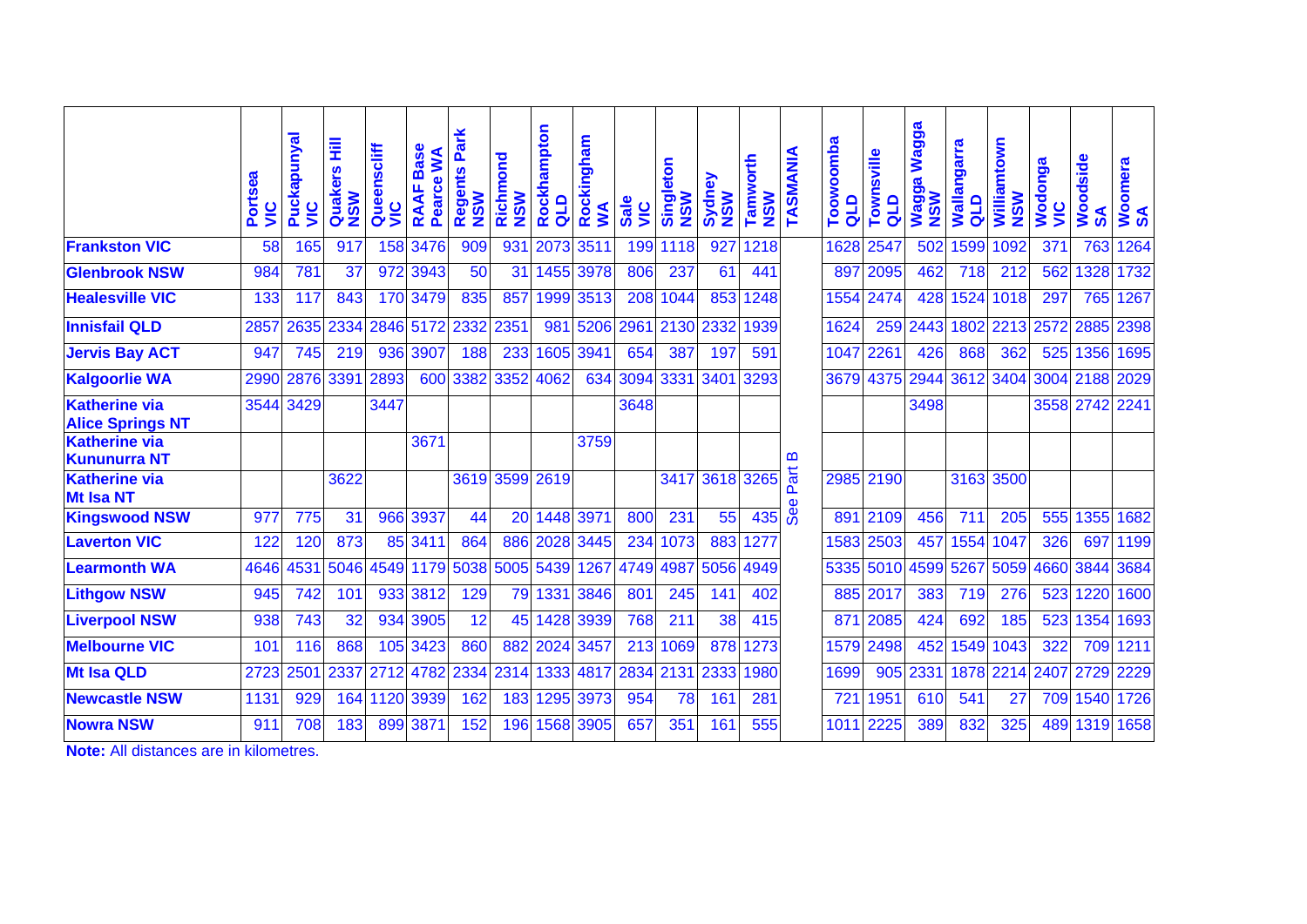|                            | Portsea<br>SI | Puckapunyal<br><u>ט</u> | Ē<br>Quakers<br><b>NSW</b> | Queenscliff<br>SIN | <b>Base</b><br>Pearce WA<br><b>RAAF</b> | Park<br>Regents<br><b>NSW</b> | Richmond<br><b>NSW</b> | Rockhampton<br>qup | Rockingham<br>$\mathbf{X}$ | <b>Sale</b><br><b>SIN</b> | Singleton<br><b>NSW</b> | Sydney<br><b>NSM</b> | Tamworth<br><b>NSW</b> | TASMANIA   | Toowoomba<br>qua | Townsville<br>$\frac{d}{d}$ | <b>Wagga</b><br>Wagga <sup>1</sup><br>NSW | <b>Wallangarra</b><br>qLD | Williamtown<br><b>NSW</b> | Wodonga<br><u>يا</u> | Woodside<br>న్ | Woomera<br>SA |
|----------------------------|---------------|-------------------------|----------------------------|--------------------|-----------------------------------------|-------------------------------|------------------------|--------------------|----------------------------|---------------------------|-------------------------|----------------------|------------------------|------------|------------------|-----------------------------|-------------------------------------------|---------------------------|---------------------------|----------------------|----------------|---------------|
| <b>Oakey QLD</b>           | 1682          | 1480                    | 894                        | 1671               | 4455                                    | 892                           | 913                    | 624                | 4255                       | 1684                      | 730                     | 891                  | 528                    |            | 31               | 1338                        | 1131                                      | 209                       | 727                       | 1261                 | 1933           | 2008          |
| <b>Penrith NSW</b>         | 980           | 777                     | 33                         | 969                | 3938                                    | 46                            | 22                     | 1451               | 3974                       | 802                       | 233                     | 57                   | 437                    |            |                  | 893 2100                    | 458                                       | 754                       | 208                       | 558                  | 1334           | 1683          |
| <b>Perth WA</b>            | 3524          | 3410                    | 3925                       | 3427               | 43                                      | 3917                          | 3884                   | 4616               | 47                         | 3628                      | 3866                    | 3935                 | 3827                   |            | 4213 4909        |                             | 3478                                      | 4146                      | 3938                      | 3538                 | 2722           | 2563          |
| <b>Point Cook VIC</b>      | 134           | 129                     | 882                        | 87                 | 3421                                    | 873                           | 895                    | 2037               | 3449                       | 238                       | 1083                    | 892                  | 1286                   |            |                  | 1592 2512                   | 466                                       | 1563                      | 1056                      | 335                  | 701            | 1202          |
| <b>Port Augusta SA</b>     | 1139          | 1024                    | 1540                       | 1042               | 2393                                    | 1531                          | 1499                   | 2231               | 2427                       | 1242                      | 1480                    | 1549                 | 1442                   |            |                  | 1828 2523                   | 1092                                      | 1761                      | 1552                      | 1153                 | 337            | 181           |
| <b>Port Pirie SA</b>       | 1056          | 942                     | 1429                       |                    | 959 2484                                | 1449                          | 1407                   | 2211               | 2518                       | 1160                      | 1460                    | 1467                 | 1488                   |            |                  |                             | 1808 2503 1010 1807                       |                           | 1532                      | 1071                 | 254            | 272           |
| <b>Portsea VIC</b>         |               | 219                     | 972                        |                    | 212 3530                                | 963                           | 986                    | 2127               | 3484                       | 249                       | 1172                    | 982                  | 1287                   |            |                  | 1682 2602                   | 556                                       | 1653                      | 1147                      | 426                  | 736            | 1238          |
| <b>Puckapunyal VIC</b>     | 219           |                         | 769                        |                    | 208 3416                                | 760                           | 782                    | 1924               | 3450                       | 330                       | 969                     | 778                  | 1173                   |            |                  | 1479 2378                   | 354                                       | 1450                      | 943                       | 222                  | 708            | 1204          |
| <b>Quakers Hill NSW</b>    | 972           | 769                     |                            |                    | 960 3931                                | 30                            | 23                     | 1421               | 3965                       | 793                       | 203                     | 43                   | 407                    | Part B     |                  | 864 2077                    | 449                                       | 684                       | 178                       | 549                  |                | 1349 1719     |
| <b>Queenscliff VIC</b>     | 212           | 208                     | 960                        |                    | 3433                                    | 951                           | 973                    | 2115               | 3468                       | 316                       | 1160                    | 970                  | 1364                   |            |                  | 1670 2590                   | 544                                       | 1641                      | 1134                      | 413                  | 720            | 1221          |
| <b>RAAF Base Pearce WA</b> | 3530          | 3416                    | 3931                       | 3433               |                                         | 3923                          | 3945                   | 4622               |                            | 88 3634                   | 3872                    | 3941                 | 3834                   | <b>See</b> |                  | 4220 4915                   | 3484                                      | 4152                      | 3944                      | 3545                 | 2728 2569      |               |
| <b>Regents Park NSW</b>    | 963           | 760                     | 30                         | 951                | 3923                                    |                               | 51                     | 1419               | 3957                       | 785                       | 202                     | 22                   | 406                    |            |                  | 862 2076                    | 441                                       | 683                       | 177                       | 541                  | 1340           | 1711          |
| <b>Richmond NSW</b>        | 986           | 782                     | 23                         |                    | 973 3945                                | 51                            |                        | 1390               | 3925                       | 807                       | 181                     | 62                   | 377                    |            |                  | 873 2096                    | 463                                       | 693                       | 198                       | 563                  | 1329           | 1669          |
| <b>Rockhampton QLD</b>     | 2127          | 1924                    | 1421                       | 2115 4622          |                                         | 1419                          | 1390                   |                    | 4657                       | 2093                      | 1217                    | 1419                 | 992                    |            | 643              | 722                         | 1575                                      | 822                       | 1300                      |                      | 1704 2335 2410 |               |
| <b>Rockingham WA</b>       | 3484          | 3450                    | 3965                       | 3468               | 88                                      | 3957                          | 3925                   | 4657               |                            | 3670                      | 3907                    | 3977                 | 3869                   |            | 4255 4951        |                             | 3519                                      | 4188                      | 3979                      | 3580                 | 2764           | 2605          |
| <b>Sale VIC</b>            | 249           | 330                     | 793                        |                    | 316 3634                                | 785                           | 807                    | 2093               | 3670                       |                           | 992                     | 801                  | 1196                   |            |                  | 1652 2705                   | 502                                       | 1473                      | 966                       | 370                  | 921            | 1422          |
| <b>Singleton NSW</b>       | 1172          | 969                     | 203                        | 1160               | 3872                                    | 202                           | 181                    | 1217               | 3907                       | 992                       |                         | 202                  | 204                    |            |                  | 700 1874                    | 613                                       | 521                       | 83                        | 750                  | 1494           | 1660          |
| <b>Sydney NSW</b>          | 982           | 778                     | 43                         |                    | 970 3941                                | 22                            | 62                     | 1419               | 3977                       | 801                       | 202                     |                      | 405                    |            | 861              | 2075                        | 460                                       | 682                       | 176                       | 559                  | 1359           | 1729          |
| <b>Tamworth NSW</b>        | 1287          | 1173                    | 407                        | 1364               | 3834                                    | 406                           | 377                    | 992                | 3869                       | 1196                      | 204                     | 405                  |                        |            |                  | 498 1683                    | 744                                       | 319                       | 287                       | 954                  | 1522           | 1621          |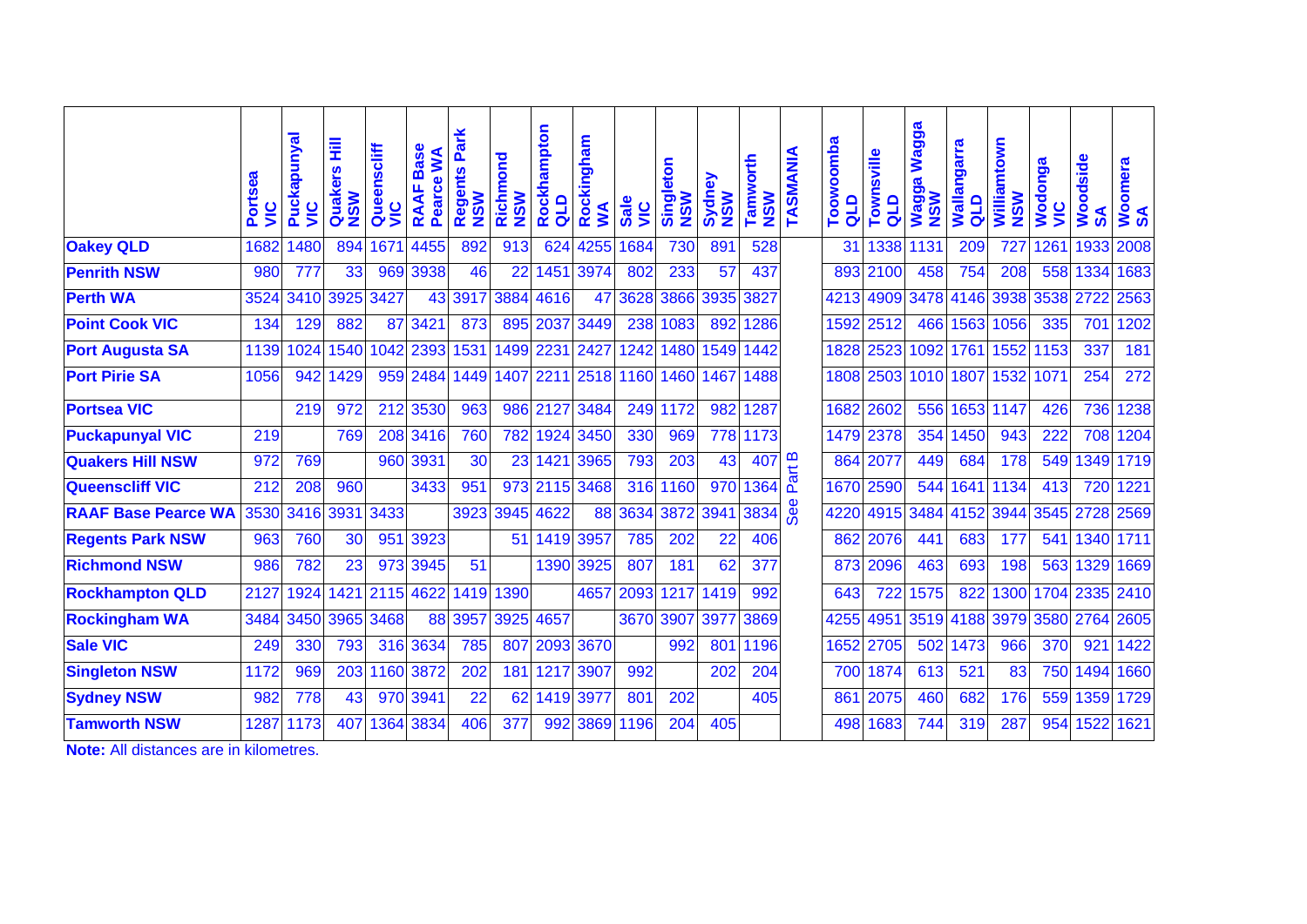|                        | Ports<br>VIC | kapunyal<br>Pucl<br>$rac{c}{\sqrt{c}}$ | 뤂<br>ဖို<br><b>NSW</b><br>Qua      | scliff<br>Que<br>Si | ω<br>ξ<br>Bas<br>뚱<br><b>RAAI</b><br>Peari | Regel<br>NSW | Richmond<br><b>NSW</b> | ampton<br>Rockha<br>QLD | Rockingham<br>WA | Sale<br>VIC                   | $\bullet$<br><b>MSN</b><br>Piuis | Sydn<br><b>NSW</b> | $\frac{1}{2}$<br>Tamw        | NSW<br>TASMANIA | $\boldsymbol{\varpi}$<br><b>oomba</b><br>d <sub>T</sub> o<br>Too | ville<br>Town<br>QLD | <b>Wagga</b><br><b>MSN</b><br>Bobe M | <b>Ingarra</b><br><b>Wallar</b><br>QLD | mtown<br>Willia<br><b>NSW</b> | nga<br>Wodor<br>$rac{c}{\sqrt{c}}$ | Woodside<br>ဖ | ဇူ<br>$\bullet$<br><b>Now</b> |
|------------------------|--------------|----------------------------------------|------------------------------------|---------------------|--------------------------------------------|--------------|------------------------|-------------------------|------------------|-------------------------------|----------------------------------|--------------------|------------------------------|-----------------|------------------------------------------------------------------|----------------------|--------------------------------------|----------------------------------------|-------------------------------|------------------------------------|---------------|-------------------------------|
| <b>TASMANIA</b>        |              |                                        |                                    |                     |                                            |              |                        |                         |                  |                               |                                  | <b>See Part B</b>  |                              |                 |                                                                  |                      |                                      |                                        |                               |                                    |               |                               |
| <b>Toowoomba QLD</b>   | 1682         | 1479                                   | 864                                |                     | 1670 4220                                  | 862          | 873                    | 643                     | 4255             | 1652                          | 700                              | 861                | 498                          |                 |                                                                  | 1368                 | 1130                                 | 179                                    | 697                           | 1260                               |               | 1908 2008                     |
| <b>Townsville QLD</b>  |              |                                        | 2602 2378 2077 2590 4915 2076 2096 |                     |                                            |              |                        |                         |                  |                               |                                  |                    | 722 4951 2705 1874 2075 1683 |                 | 1368                                                             |                      |                                      |                                        |                               |                                    |               | 2186 1545 1956 2284 2627 2702 |
| <b>Wagga Wagga NSW</b> | 556          | 354                                    | 449                                |                     | 544 3484                                   | 441          | 463                    |                         | 1575 3519        | 502                           | 613                              | 460                | 744                          | $\mathbf{m}$    |                                                                  | 1130 2186            |                                      | 1042                                   | 625                           | 133                                | 902           | 1272                          |
| <b>Wallangarra QLD</b> | 1653         | 1450                                   | 684                                | 1641                | 4152                                       | 683          | 693                    |                         | 822 4188         | 1473                          | 521                              | 682                | 319                          | $\overline{a}$  |                                                                  |                      | 179 1545 1042                        |                                        |                               | 518 1181                           | 1840          | 1940                          |
| <b>Williamtown NSW</b> | 1147         | 943                                    | 178                                | 1134                | 3944                                       | 177          | 198                    |                         | 1300 3979        | 966                           | 83                               | 176                | 287                          | $\mathbf{D}$    |                                                                  | 697 1956             | 625                                  | 518                                    |                               | 726                                | 1529          | 1734                          |
| <b>Wodonga VIC</b>     | 426          | 222                                    | 549                                |                     | 413 3545                                   | 541          | 563                    |                         | 1704 3580        | 370                           | 750                              | 559                | 954                          | ળ               |                                                                  | 1260 2284            | 133                                  | 1181                                   | 726                           |                                    | 846           | 1332                          |
| <b>Woodside SA</b>     | 736          | 708                                    | 1349                               |                     | 720 2728                                   | 1340         |                        | 1329 2335 2764          |                  | 921                           | 1494                             | 1359               | 1522                         |                 |                                                                  | 1908 2627            | 902                                  | 1840                                   | 1529                          | 846                                |               | 516                           |
| <b>Woomera SA</b>      | 1238         | 1204                                   | 1719                               | 1221                | 2569 1711                                  |              |                        |                         |                  | 1669 2410 2605 1422 1660 1729 |                                  |                    | 1621                         |                 |                                                                  | 2008 2702            | 1272                                 | 1940                                   | 1734                          | 1332                               | 516           |                               |

**NOTE 1:** All distances are in kilometers.

**NOTE 2:** The Defence travel matrix distances are based on the distances between post offices at each location. If members or administrators become aware of factors that change the number of km between establishments, they should notify the Director Service Conditions.